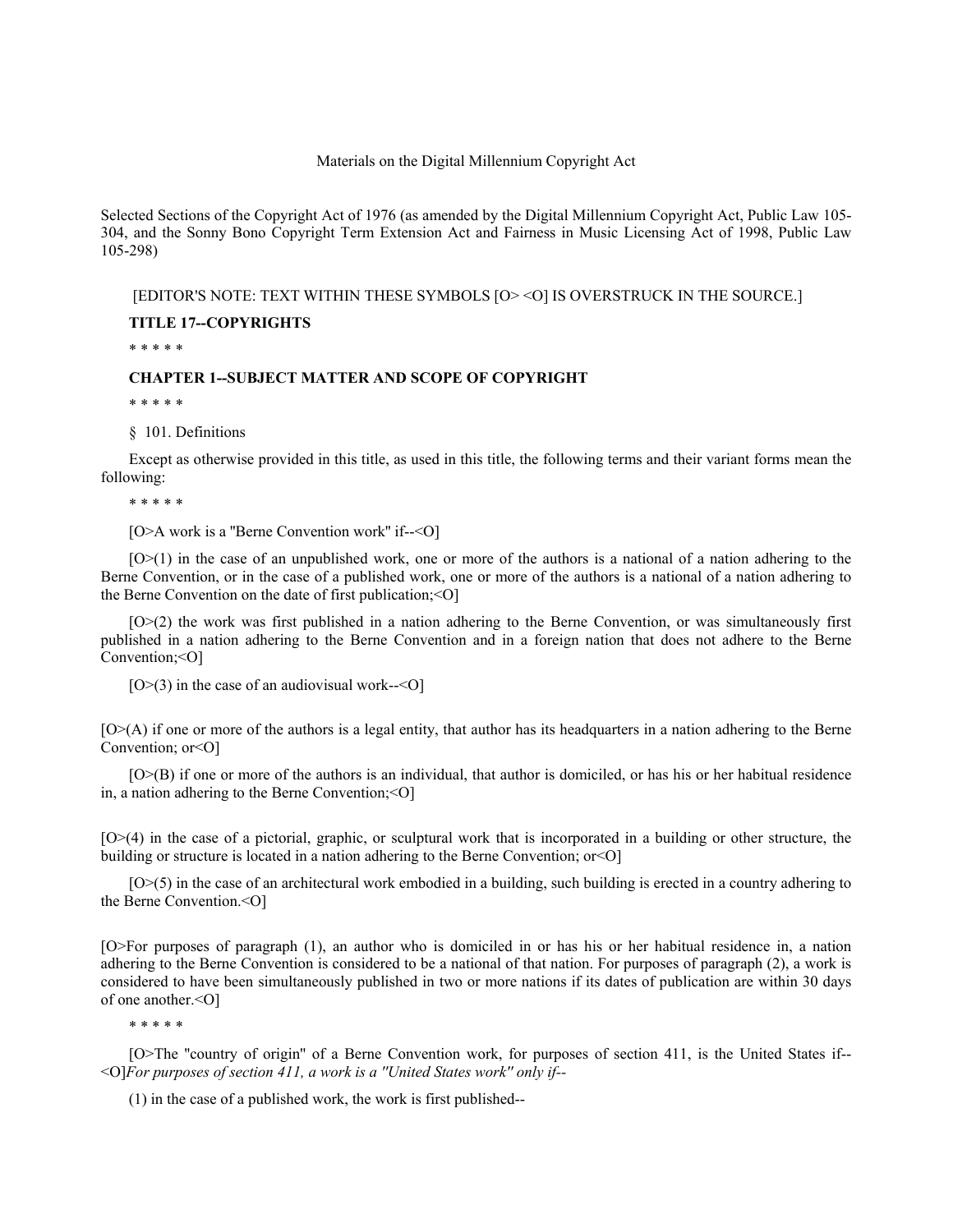(A) in the United States;

(B) simultaneously in the United States and another [O>nation or nations adhering to the Berne Convention<O] *treaty party or parties*, whose law grants a term of copyright protection that is the same as or longer than the term provided in the United States;

(C) simultaneously in the United States and a foreign nation that [O>does not adhere to the Berne Convention<O] *is not a treaty party*; or

(D) in a foreign nation that [O>does not adhere to the Berne Convention<O] *is not a treaty party*, and all of the authors of the work are nationals, domiciliaries, or habitual residents of, or in the case of an audiovisual work legal entities with headquarters in, the United States;

(2) in the case of an unpublished work, all the authors of the work are nationals, domiciliaries, or habitual residents of the United States, or, in the case of an unpublished audiovisual work, all the authors are legal entities with headquarters in the United States; or

(3) in the case of a pictorial, graphic, or sculptural work incorporated in a building or structure, the building or structure is located in the United States.

[O>For the purposes of section 411, the ''country of origin'' of any other Berne Convention work is not the United States.<O]

\* \* \* \* \*

*An ''establishment'' is a store, shop, or any similar place of business open to the general public for the primary purpose of selling goods or services in which the majority of the gross square feet of space that is nonresidential is used for that purpose, and in which nondramatic musical works are performed publicly.*

*A ''food service or drinking establishment'' is a restaurant, inn, bar, tavern, or any other similar place of business in which the public or patrons assemble for the primary purpose of being served food or drink, in which the majority of the gross square feet of space that is nonresidential is used for that purpose, and in which nondramatic musical works are performed publicly.*

\* \* \* \* \*

*The ''Geneva Phonograms Convention'' is the Convention for the Protection of Producers of Phonograms Against Unauthorized Duplication of Their Phonograms, concluded at Geneva, Switzerland, on October 29, 1971.*

*The ''gross square feet of space'' of an establishment means the entire interior space of that establishment, and any adjoining outdoor space used to serve patrons, whether on a seasonal basis or otherwise.*

The terms ''including'' and ''such as'' are illustrative and not limitative.

*An ''international agreement'' is--*

*(1) the Universal Copyright Convention;*

*(2) the Geneva Phonograms Convention;*

*(3) the Berne Convention;*

*(4) the WTO Agreement;*

*(5) the WIPO Copyright Treaty;*

*(6) the WIPO Performances and Phonograms Treaty; and*

*(7) any other copyright treaty to which the United States is a party.*

\* \* \* \* \*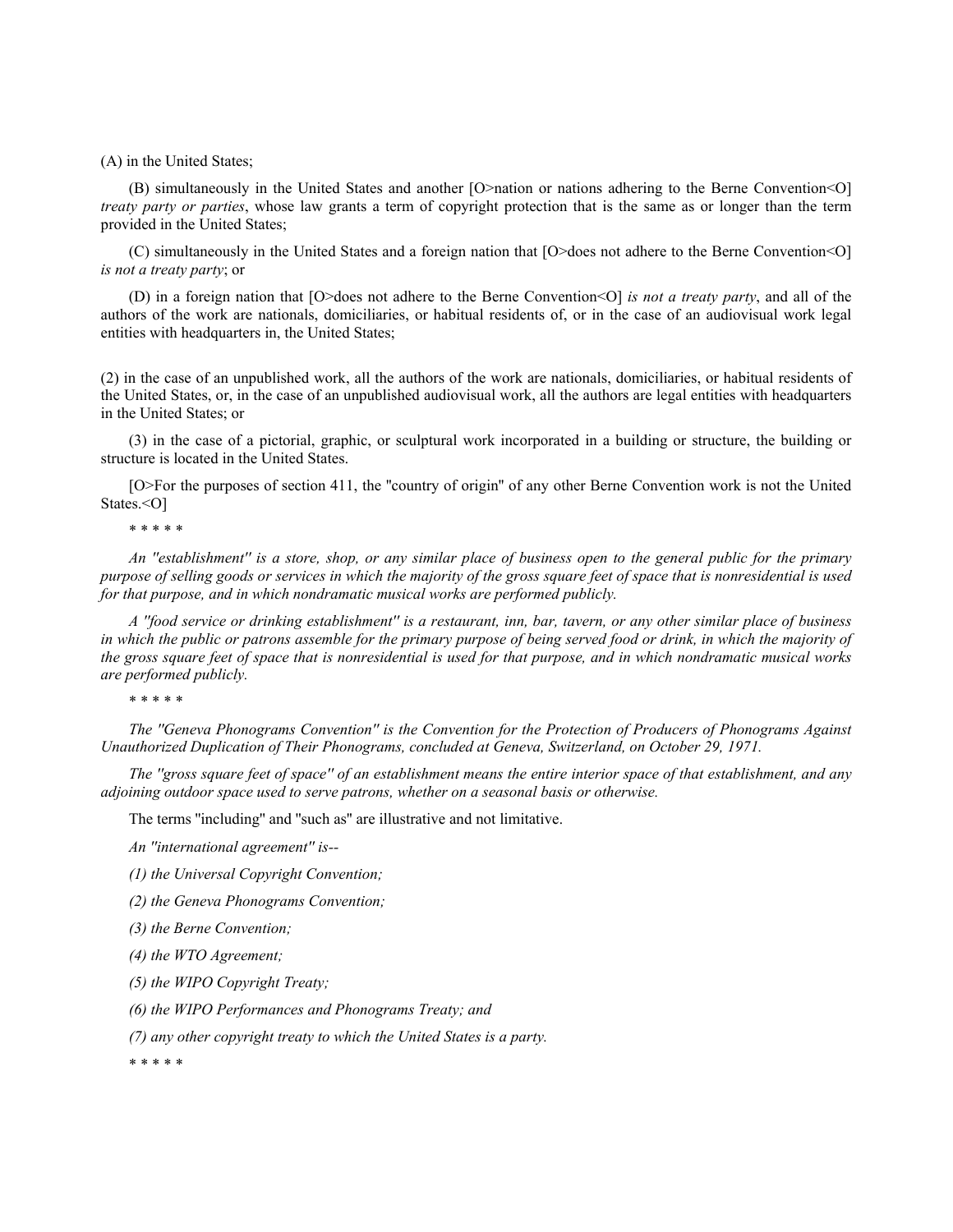*A ''performing rights society'' is an association, corporation, or other entity that licenses the public performance of nondramatic musical works on behalf of copyright owners of such works, such as the American Society of Composers, Authors and Publishers (ASCAP), Broadcast Music, Inc. (BMI), and SESAC, Inc.*

\* \* \* \* \*

*A ''proprietor'' is an individual, corporation, partnership, or other entity, as the case may be, that owns an establishment or a food service or drinking establishment, except that no owner or operator of a radio or television station licensed by the Federal Communications Commission, cable system or satellite carrier, cable or satellite carrier service or programmer, provider of online services or network access or the operator of facilities therefor, telecommunications company, or any other such audio or audiovisual service or programmer now known or as may be developed in the future, commercial subscription music service, or owner or operator of any other transmission service, shall under any circumstances be deemed to be a proprietor.*

\* \* \* \* \*

*A ''treaty party'' is a country or intergovernmental organization other than the United States that is a party to an international agreement.*

\* \* \* \* \*

*The terms ''WTO Agreement'' and ''WTO member country'' have the meanings given those terms in paragraphs (9) and (10), respectively, of section 2 of the Uruguay Round Agreements Act.*

\* \* \* \* \*

§ 104. Subject matter of copyright: National origin

(a) Unpublished Works.--The works specified by sections 102 and 103, while unpublished, are subject to protection under this title without regard to the nationality or domicile of the author.

(b) Published Works.--The works specified by sections 102 and 103, when published, are subject to protection under this title if--

(1) on the date of first publication, one or more of the authors is a national or domiciliary of the United States, or is a national domiciliary, or sovereign authority of a [O>foreign nation that is a party to a copyright treaty to which the United States is also a party<O] *treaty party*, or is a stateless person, wherever that person may be domiciled; or

(2) the work is first published in the United States or in a foreign nation that, on the date of first publication, is a [O>party to the Universal Copyright Convention<O] *treaty party*; or

*(3) the work is a sound recording that was first fixed in a treaty party; or*

(4) the work is a [O>Berne Convention work<O] *pictorial, graphic or sculptural work that is incorporated in a building or other structure, or an architectural work that is embodied in a building and the building or structure is located in the United States or a treaty party*; or

[O>(3)<O]*(5)* the work is first published by the United Nations or any of its specialized agencies, or by the Organization of American States; or

 $[O>(5)$  (O) $(6)$  the work comes within the scope of a Presidential proclamation. Whenever the President finds that a particular foreign nation extends, to works by authors who are nationals or domiciliaries of the United States or to works that are first published in the United States, copyright protection on substantially the same basis as that on which the foreign nation extends protection to works of its own nationals and domiciliaries and works first published in that nation, the President may by proclamation extend protection under this title to works of which one or more of the authors is, on the date of first publication, a national, domiciliary, or sovereign authority of that nation, or which was first published in that nation. The President may revise, suspend, or revoke any such proclamation or impose any conditions or limitations on protection under a proclamation.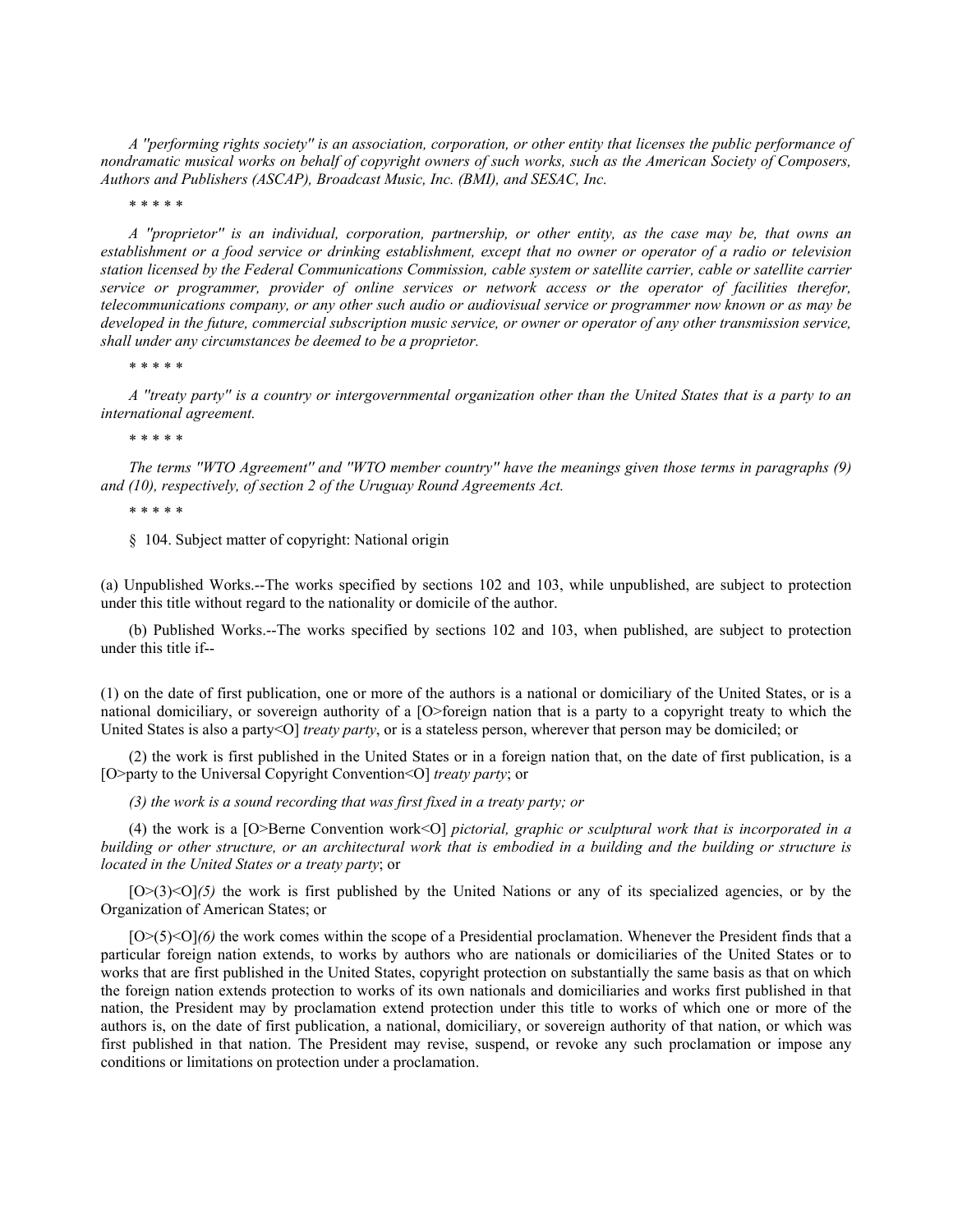*For purposes of paragraph (2), a work that is published in the United States or a treaty party within thirty days of publication in a foreign nation that is not a treaty party shall be considered first published in the United States or such treaty party as the case may be.*

\* \* \* \* \*

*(d) Effect Of Phonograms Treaties.--Notwithstanding the provisions of subsection (b), no works other than sound recordings shall be eligible for protection under this title solely by virtue of the adherence of the United States to the Geneva Phonograms Convention or the WIPO Performances and Phonograms Treaty.*

\* \* \* \* \*

§ 104A. Copyright in restored works

 $(a) * * *$ 

\* \* \* \* \*

(h) Definitions.--For purposes of this section and section 109(a):

(1) The term ''date of adherence or proclamation'' means the earlier of the date on which a foreign nation which, as of the date the WTO Agreement enters into force with respect to the United States, is not a nation adhering to the Berne Convention or a WTO member country, becomes--

 $[O>(A)]$  a nation adhering to the Berne Convention or a WTO member country; or < O]

 $[O>(B)]$  subject to a Presidential proclamation under subsection (g).  $[O]$ 

*(A) a nation adhering to the Berne Convention;*

*(B) a WTO member country;*

*(C) a nation adhering to the WIPO Copyright Treaty;*

*(D) a nation adhering to the WIPO Performances and Phonograms Treaty; or*

*(E) subject to a Presidential proclamation under subsection (g).*

\* \* \* \* \*

 $[O>(3)]$  The term "eligible country" means a nation, other than the United States, that- $\leq O$ ]

[O>(A) becomes a WTO member country after the date of the enactment of the Uruguay Round Agreements Act;<O]

[O>(B) on such date of enactment is, or after such date of enactment becomes, a member of the Berne Convention; or<O]

 $[O>(C)]$  after such date of enactment becomes subject to a proclamation under subsection (g). < O]

[O>For purposes of this section, a nation that is a member of the Berne Convention on the date of the enactment of the Uruguay Round Agreements Act shall be construed to become an eligible country on such date of enactment.<O]

*(3) the term ''eligible country'' means a nation, other than the United States that--*

*(A) becomes a WTO member country after the date of enactment of the Uruguay Round Agreements Act;*

*(B) on the date of enactment is, or after the date of enactment becomes, a nation adhering to the Berne Convention;*

*(C) adheres to the WIPO Copyright Treaty;*

*(D) adheres to the WIPO Performances and Phonograms Treaty; or*

*(E) after such date of enactment becomes subject to a proclamation under subsection (g).*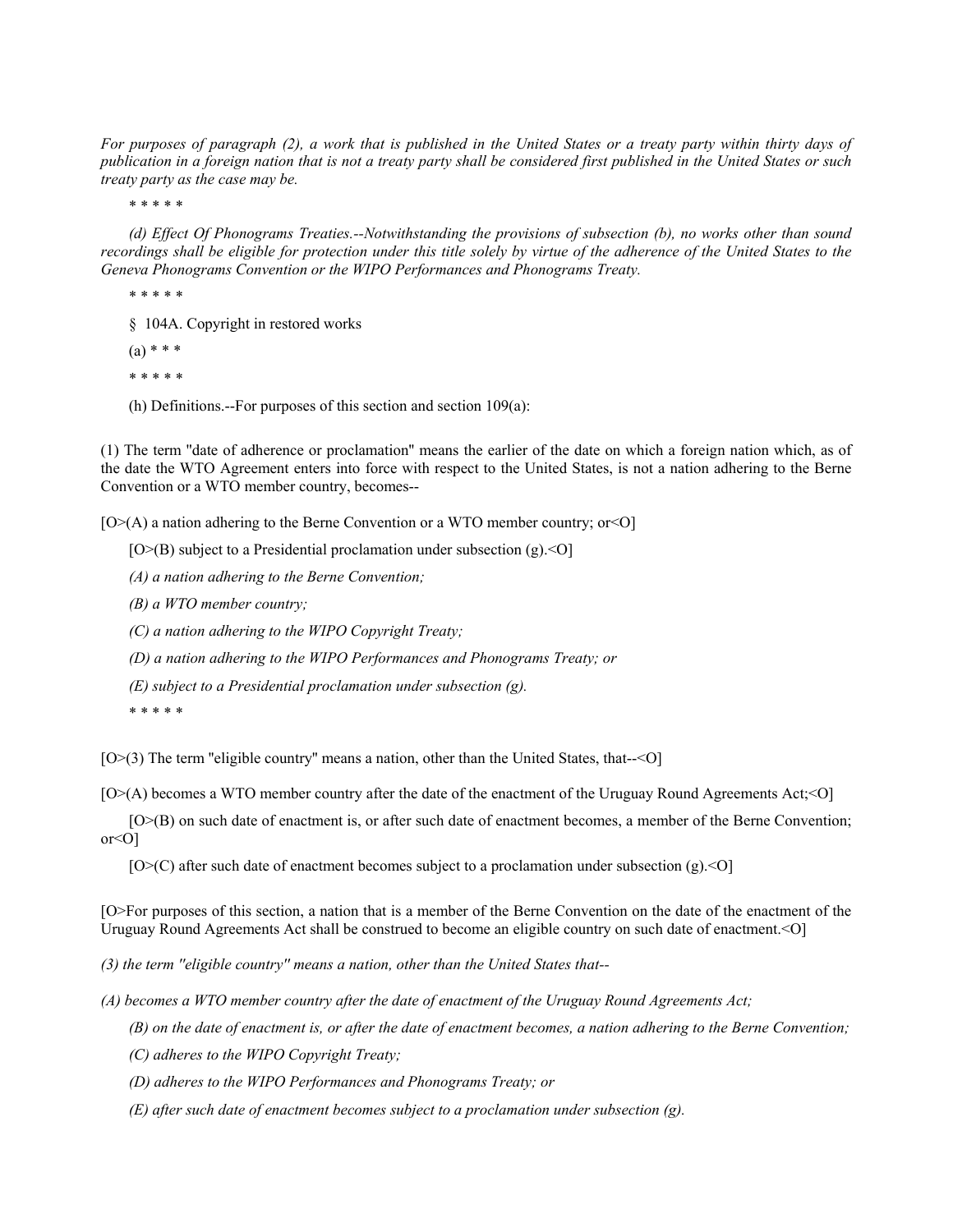\* \* \* \* \*

(8) The ''source country'' of a restored work is--

(A) a nation other than the United States;

(B) in the case of an unpublished work--

(i) the eligible country in which the author or rightholder is a national or domiciliary, or, if a restored work has more than 1 author or rightholder, *of which* the majority of foreign authors or rightholders are nationals or domiciliaries [O>of eligible countries<O]; or

\* \* \* \* \*

[O>(9) The terms ''WTO Agreement'' and ''WTO member country'' have the meanings given those terms in paragraphs (9) and (10), respectively, of section 2 of the Uruguay Round Agreements Act.<O]

\* \* \* \* \*

§ 108. Limitations on exclusive rights: Reproduction by libraries and archives

(a) [O>Notwithstanding<O] *Except as otherwise provided and notwithstanding* the provisions of section 106, it is not an infringement of copyright for a library or archives, or any of its employees acting within the scope of their employment, to reproduce no more than one copy or phonorecord of a work *except as provided in subsections (b) and (c)*, or to distribute such copy or phonorecord, under the conditions specified by this section, if--

\* \* \* \* \*

(3) the reproduction or distribution of the work includes a notice of copyright *that appears on the copy of phonorecord that is reproduced under the provisions of this section, or includes a legend stating that the work may be protected by copyright if no such notice can be found on the copy or phonorecord that is reproduced under the provisions of this section.*

(b) The rights of reproduction and distribution under this section apply to [O>a copy or phonorecord<O] *three copies or phonorecords* of an unpublished work duplicated [O>in facsimile form<O] solely for purposes of preservation and security or for deposit for research use in another library or archives of the type described by clause (2) of subsection (a), [O>if the copy or phonorecord reproduced is currently in the collections of the library or archives.<O] *if--*

*(1) the copy or phonorecord reproduced is currently in the collections of the library or archives; and*

*(2) any such copy or phonorecord that is reproduced in digital format is not otherwise distributed in that format and is not made available to the public in that format outside the premises of the library or archives.*

(c) The right of reproduction under this section applies to [O>a copy or phonorecord<O] *three copies or phonorecords* of a published work duplicated [O>in facsimile form<O] solely for the purpose of replacement of a copy or phonorecord that is damaged, deteriorating, lost, or stolen, *or if the existing format in which the work is stored has become obsolete,* [O>if the library or archives has, after a reasonable effort, determined that an unused replacement cannot be obtained at a fair price.<O] *if--*

*(1) the library or archives has, after a reasonable effort, determined that an unused replacement cannot be obtained at a fair price; and*

*(2) any such copy or phonorecord that is reproduced in digital format is not made available to the public in that format except for use on the premises of the library or archives in lawful possession of such copy.*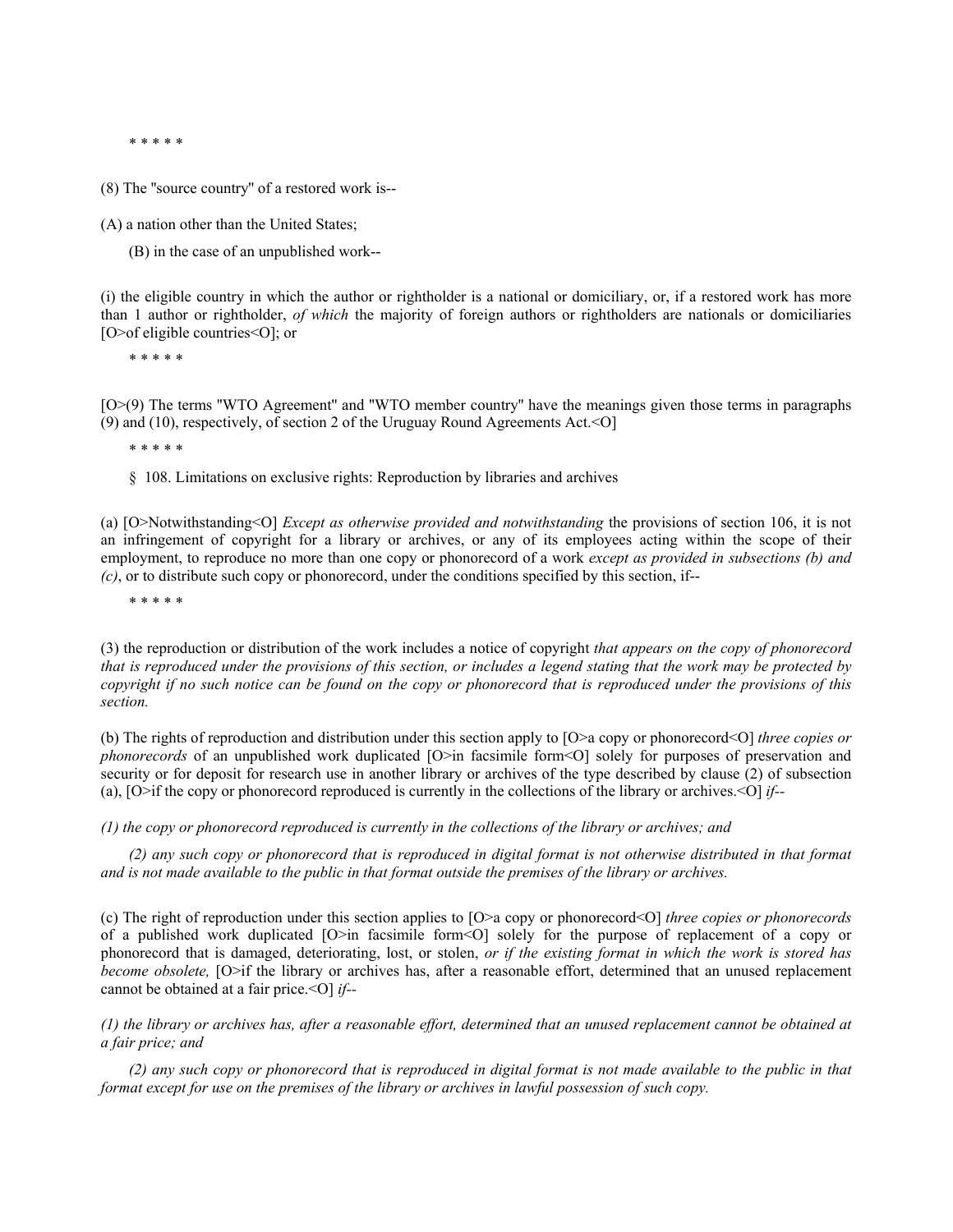*For purposes of this subsection, a format shall be considered obsolete if the machine or device necessary to render perceptible a work stored in that format is no longer manufactured or is no longer reasonably available in the commercial marketplace.*

\* \* \* \* \*

*(h)(1) For purposes of this section, during the last 20 years of any term of copyright of a published work, a library or archives, including a nonprofit educational institution that functions as such, may reproduce, distribute, display, or perform in facsimile or digital form a copy or phonorecord of such work, or portions thereof, for purposes of preservation, scholarship, or research, if such library or archives has first determined, on the basis of a reasonable investigation, that none of the conditions set forth in subparagraphs (A), (B), and (C) of paragraph (2) apply.*

*(2) No reproduction, distribution, display, or performance is authorized under this subsection if--*

*(A) the work is subject to normal commercial exploitation;*

*(B) a copy or phonorecord of the work can be obtained at a reasonable price; or*

*(C) the copyright owner or its agent provides notice pursuant* to regulations promulgated by the Register of Copyrights that either of the conditions set forth in subparagraphs (A) and (B) applies.

*(3) The exemption provided in this subsection does not apply to any subsequent uses by users other than such library or archives.*

[O $>(h)$   $(i)$  The rights of reproduction and distribution under this section do not apply to a musical work, a pictorial, graphic or sculptural work, or a motion picture or other audiovisual work other than an audiovisual work dealing with news, except that no such limitation shall apply with respect to rights granted by subsections (b) and (c), or with respect to pictorial or graphic works published as illustrations, diagrams, or similar adjuncts to works of which copies are reproduced or distributed in accordance with subsections (d) and (e).

\* \* \* \* \*

§ 110. Limitations on exclusive rights: Exemption of certain performances and displays

Notwithstanding the provisions of section 106, the following are not infringements of copyright:

\* \* \* \* \*

[O $>$ (5)<O] (5)(A) except as provided in subparagraph (B), communication of a transmission embodying a performance or display of a work by the public reception of the transmission on a single receiving apparatus of a kind commonly used in private homes, unless--

(A)n\* a direct charge is made to see or hear the transmission; or

 $(B)n^*$  the transmission thus received is further transmitted to the public;

*(B) communication by an establishment of a transmission or retransmission embodying a performance or display of a nondramatic musical work intended to be received by the general public, originated by a radio or television broadcast station licensed as such by the Federal Communications Commission, or, if an audiovisual transmission, by a cable system or satellite carrier, if--*

*(i) in the case of an establishment other than a food service or drinking establishment, either the establishment in which the communication occurs has less than 2,000 gross square feet of space (excluding space used for customer parking and for no other purpose), or the establishment in which the communication occurs has 2,000 or more gross square feet of space (excluding space used for customer parking and for no other purpose) and--*

*(I) if the performance is by audio means only, the performance is communicated by means of a total of not more than 6 loudspeakers, of which not more than 4 loudspeakers are located in any 1 room or adjoining outdoor space; or*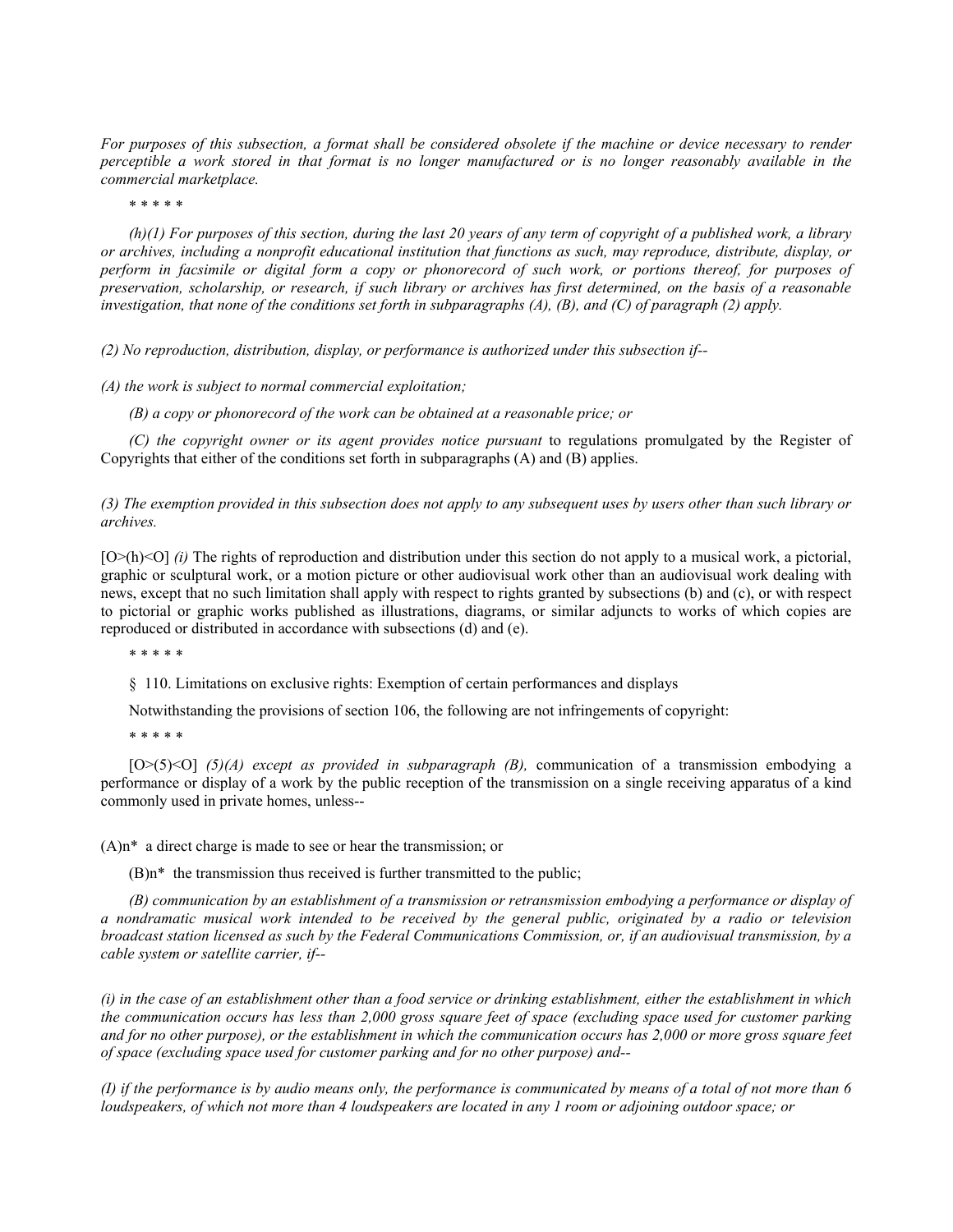*(II) if the performance or display is by audiovisual means, any visual portion of the performance or display is communicated by means of a total of not more than 4 audiovisual devices, of which not more than 1 audiovisual device is located in any 1 room, and no such audiovisual device has a diagonal screen size greater than 55 inches, and any audio portion of the performance or display is communicated by means of a total of not more than 6 loudspeakers, of which not more than 4 loudspeakers are located in any 1 room or adjoining outdoor space;*

*(ii) in the case of a food service or drinking establishment, either the establishment in which the communication occurs*  has less than 3,750 gross square feet of space (excluding space used for customer parking and for no other purpose), or *the establishment in which the communication occurs has 3,750 gross square feet of space or more (excluding space used for customer parking and for no other purpose) and--*

*(I) if the performance is by audio means only, the performance is communicated by means of a total of not more than 6 loudspeakers, of which not more than 4 loudspeakers are located in any 1 room or adjoining outdoor space; or*

*(II) if the performance or display is by audiovisual means, any visual portion of the performance or display is communicated by means of a total of not more than 4 audiovisual devices, of which not more than one audiovisual device is located in any 1 room, and no such audiovisual device has a diagonal screen size greater than 55 inches, and any audio portion of the performance or display is communicated by means of a total of not more than 6 loudspeakers, of which not more than 4 loudspeakers are located in any 1 room or adjoining outdoor space;*

*(iii) no direct charge is made to see or hear the transmission or retransmission;*

*(iv) the transmission or retransmission is not further transmitted beyond the establishment where it is received; and*

*(v) the transmission or retransmission is licensed by the copyright owner of the work so publicly performed or displayed;*

\* \* \* \* \*

(7) performance of a nondramatic musical work by a vending establishment open to the public at large without any direct or indirect admission charge, where the sole purpose of the performance is to promote the retail sale of copies or phonorecords of the work, *or of the audiovisual or other devices utilized in such performance,* and the performance is not transmitted beyond the place where the establishment is located and is within the immediate area where the sale is occurring;

\* \* \* \* \*

(10) notwithstanding paragraph (4), the following is not an infringement of copyright: performance of a nondramatic literary or musical work in the course of a social function which is organized and promoted by a nonprofit veterans' organization or a nonprofit fraternal organization to which the general public is not invited, but not including the invitees of the organizations, if the proceeds from the performance, after deducting the reasonable costs of producing the performance, are used exclusively for charitable purposes and not for financial gain. For purposes of this section the social functions of any college or university fraternity or sorority shall not be included unless the social function is held solely to raise funds for a specific charitable purpose.

*The exemptions provided under paragraph (5) shall not be taken into account in any administrative, judicial, or other governmental proceeding to set or adjust the royalties payable to copyright owners for the public performance or display of their works. Royalties payable to copyright owners for any public performance or display of their works other than such performances or displays as are exempted under paragraph (5) shall not be diminished in any respect as a result of such exemption.*

\* \* \* \* \*

§ 112. Limitations on exclusive rights: Ephemeral recordings

 $[O>(a) \leq O/(a)/(1)$  Notwithstanding the provisions of section 106, and except in the case of a motion picture or other audiovisual work, it is not an infringement of copyright for a transmitting organization entitled to transmit to the public a performance or display of a work, under a license*, including a statutory license under section 114(f),* or transfer of the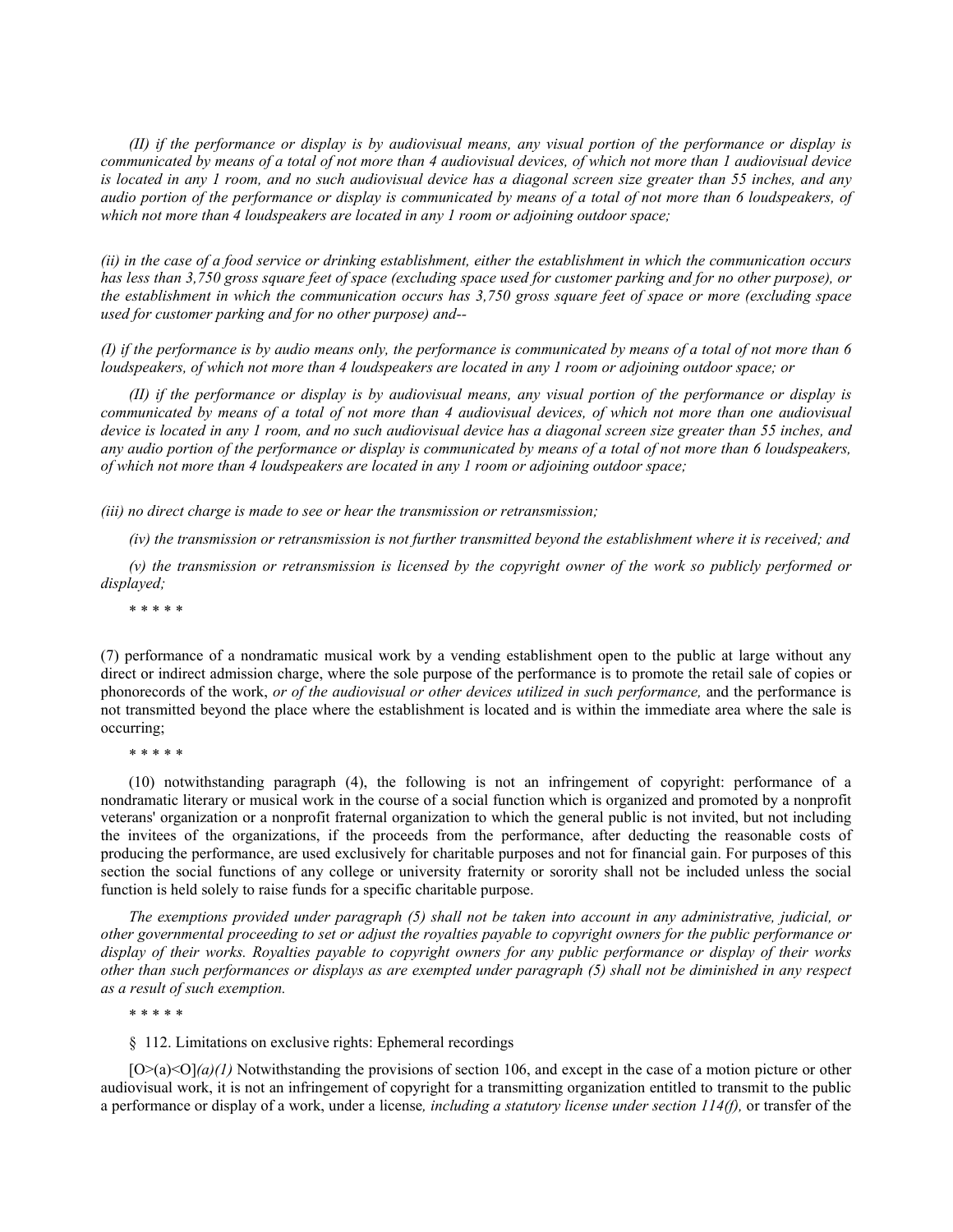copyright or under the limitations on exclusive rights in sound recordings specified by section 114(a), *or for a transmitting organization that is a broadcast radio or television station licensed as such by the Federal Communications Commission and that makes a broadcast transmission of a performance of a sound recording in a digital format on a nonsubscription basis,* to make no more than one copy or phonorecord of a particular transmission program embodying the performance or display, if--

 $[O>(1) < O(A)$  the copy of phonorecord is retained and used solely by the transmitting organization that made it, and no further copies or phonorecords are reproduced from it; and

 $[O>(2) \leq O](B)$  the copy or phonorecord is used solely for the transmitting organization's own transmissions within its local service area, or for purposes of archival preservation or security; and

 $[O>(3)$ < $O](C)$  unless preserved exclusively for archival purposes, the copy or phonorecord is destroyed within six months from the date the transmission program was first transmitted to the public.

*(2) In a case in which a transmitting organization entitled to make a copy or phonorecord under paragraph (1) in connection with the transmission to the public of a performance or display of a work is prevented from making such copy or phonorecord by reason of the application by the copyright owner of technical measures that prevent the reproduction of the work, the copyright owner shall make available to the transmitting organization the necessary means for permitting the making of such copy or phonorecord as permitted under that paragraph, if it is technologically feasible and economically reasonable for the copyright owner to do so. If the copyright owner fails to do so in a timely manner in light of the transmitting organization's reasonable business requirements, the transmitting organization shall not be liable for a violation of section 1201(a)(1) of this title for engaging in such activities as are necessary to make such copies or phonorecords as permitted under paragraph (1) of this subsection.*

\* \* \* \* \*

*(e) Statutory license.*

*(1) A transmitting organization entitled to transmit to the public a performance of a sound recording under the limitation on exclusive rights specified by section 114(d)(1)(C)(iv) or under a statutory license in accordance with section 114(f) is entitled to a statutory license, under the conditions specified by this subsection, to make no more than 1 phonorecord of the sound recording (unless the terms and conditions of the statutory license allow for more), if the following conditions are satisfied:*

*(A) The phonorecord is retained and used solely by the transmitting organization that made it, and no further phonorecords are reproduced from it.*

*(B) The phonorecord is used solely for the transmitting organization's own transmissions originating in the United States under a statutory license in accordance with section 114(f) or the limitation on exclusive rights specified by section 114(d)(1)(C)(iv).*

*(C) Unless preserved exclusively for purposes of archival preservation, the phonorecord is destroyed within 6 months from the date the sound recording was first transmitted to the public using the phonorecord.*

*(D) Phonorecords of the sound recording have been distributed to the public under the authority of the copyright owner or the copyright owner authorizes the transmitting entity to transmit the sound recording, and the transmitting entity makes the phonorecord under this subsection from a phonorecord lawfully made and acquired under the authority of the copyright owner.*

*(3)n\* Notwithstanding any provision of the antitrust laws, any copyright owners of sound recordings and any transmitting organizations entitled to a statutory license under this subsection may negotiate and agree upon royalty rates and license terms and conditions for making phonorecords of such sound recordings under this section and the proportionate division of fees paid among copyright owners, and may designate common agents to negotiate, agree to, pay, or receive such royalty payments.*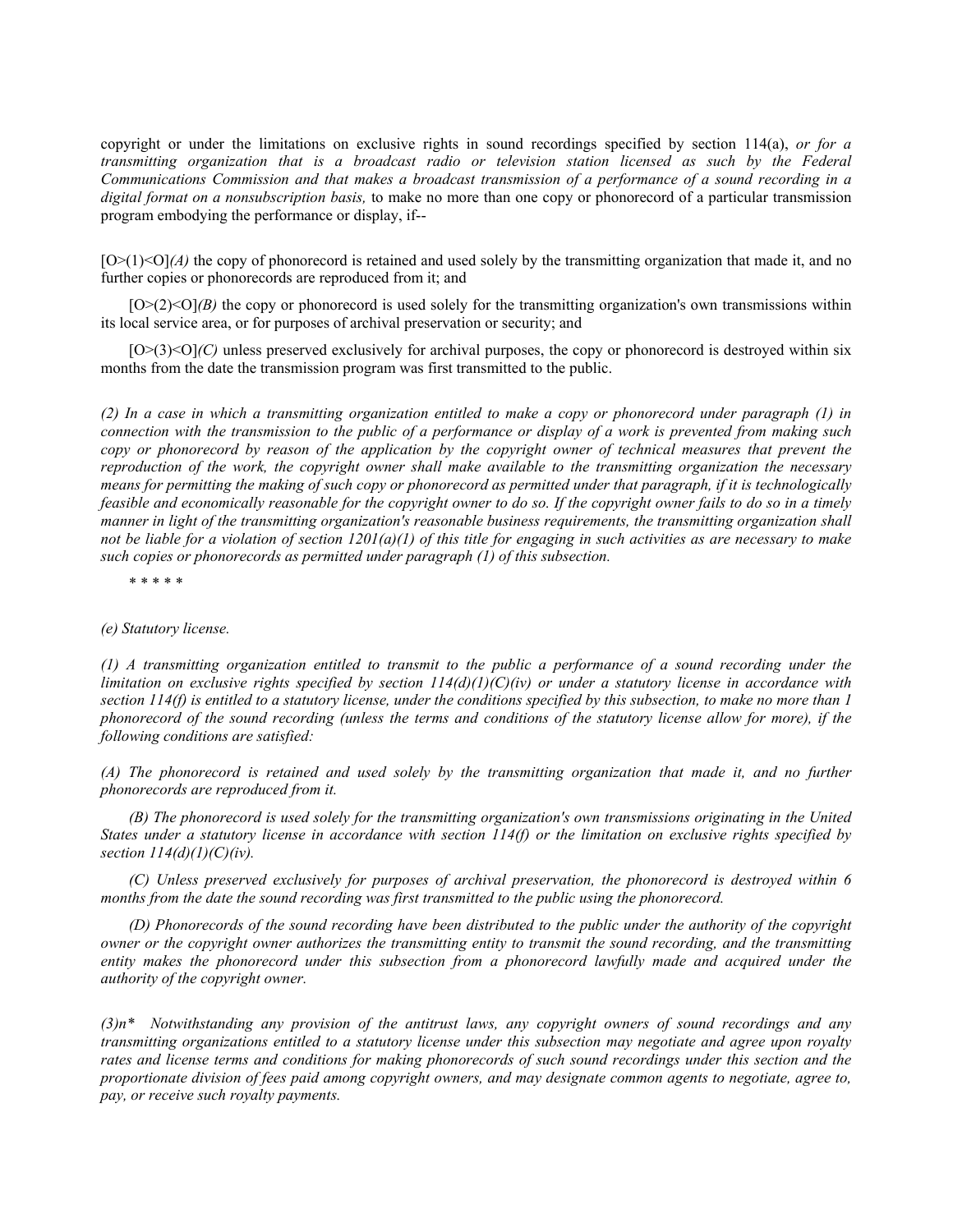*(4)n\* No later than 30 days after the date of the enactment of the Digital Millennium Copyright Act, the Librarian of Congress shall cause notice to be published in the Federal Register of the initiation of voluntary negotiation proceedings for the purpose of determining reasonable terms and rates of royalty payments for the activities specified by paragraph (1) of this subsection during the period beginning on the date of the enactment of such Act and ending on December 31, 2000, or such other date as the parties may agree. Such rates shall include a minimum fee for each type of service offered by transmitting organizations. Any copyright owners of sound recordings or any transmitting organizations entitled to a statutory license under this subsection may submit to the Librarian of Congress licenses covering such activities with respect to such sound recordings. The parties to each negotiation proceeding shall bear their own costs.*

*(5)n\* In the absence of license agreements negotiated under paragraph (2), during the 60-day period commencing 6 months after publication of the notice specified in paragraph (3), and upon the filing of a petition in accordance with section 803(a)(1), the Librarian of Congress shall, pursuant to chapter 8, convene a copyright arbitration royalty panel to determine and publish in the Federal Register a schedule of reasonable rates and terms which, subject to paragraph (5), shall be binding on all copyright owners of sound recordings and transmitting organizations entitled to a statutory license under this subsection during the period beginning on the date of the enactment of the Digital Millennium Copyright Act and ending on December 31, 2000, or such other date as the parties may agree. Such rates shall include a minimum fee for each type of service offered by transmitting organizations. The copyright arbitration royalty panel shall establish rates that most clearly represent the fees that would have been negotiated in the marketplace between a*  willing buyer and a willing seller. In determining such rates and terms, the copyright arbitration royalty panel shall *base its decision on economic, competitive, and programming information presented by the parties, including--*

*(A) whether use of the service may substitute for or may promote the sales of phonorecords or otherwise interferes with or enhances the copyright owner's traditional streams of revenue; and*

*(B) the relative roles of the copyright owner and the transmitting organization in the copyrighted work and the service made available to the public with respect to relative creative contribution, technological contribution, capital investment, cost, and risk.*

In establishing such rates and terms, the copyright arbitration royalty panel may consider the rates and terms under *voluntary license agreements negotiated as provided in paragraphs (2) and (3). The Librarian of Congress shall also establish requirements by which copyright owners may receive reasonable notice of the use of their sound recordings under this section, and under which records of such use shall be kept and made available by transmitting organizations entitled to obtain a statutory license under this subsection.*

*(6)n\* License agreements voluntarily negotiated at any time between 1 or more copyright owners of sound recordings and 1 or more transmitting organizations entitled to obtain a statutory license under this subsection shall be given effect in lieu of any determination by a copyright arbitration royalty panel or decision by the Librarian of Congress.*

*(7)n\* Publication of a notice of the initiation of voluntary negotiation proceedings as specified in paragraph (3) shall be repeated, in accordance with regulations that the Librarian of Congress shall prescribe, in the first week of January 2000, and at 2-year intervals thereafter, except to the extent that different years for the repeating of such proceedings may be determined in accordance with paragraph (3). The procedures specified in paragraph (4) shall be repeated, in accordance with regulations that the Librarian of Congress shall prescribe, upon filing of a petition in accordance with section 803(a)(1), during a 60-day period commencing on July 1, 2000, and at 2-year intervals*  thereafter, except to the extent that different years for the repeating of such proceedings may be determined in *accordance with paragraph (3). The procedures specified in paragraph (4) shall be concluded in accordance with section 802.*

*(7)(A)n\* Any person who wishes to make a phonorecord of a sound recording under a statutory license in accordance with this subsection may do so without infringing the exclusive right of the copyright owner of the sound recording under section 106(1)--*

*(i) by complying with such notice requirements as the Librarian of Congress shall prescribe by regulation and by paying royalty fees in accordance with this subsection; or*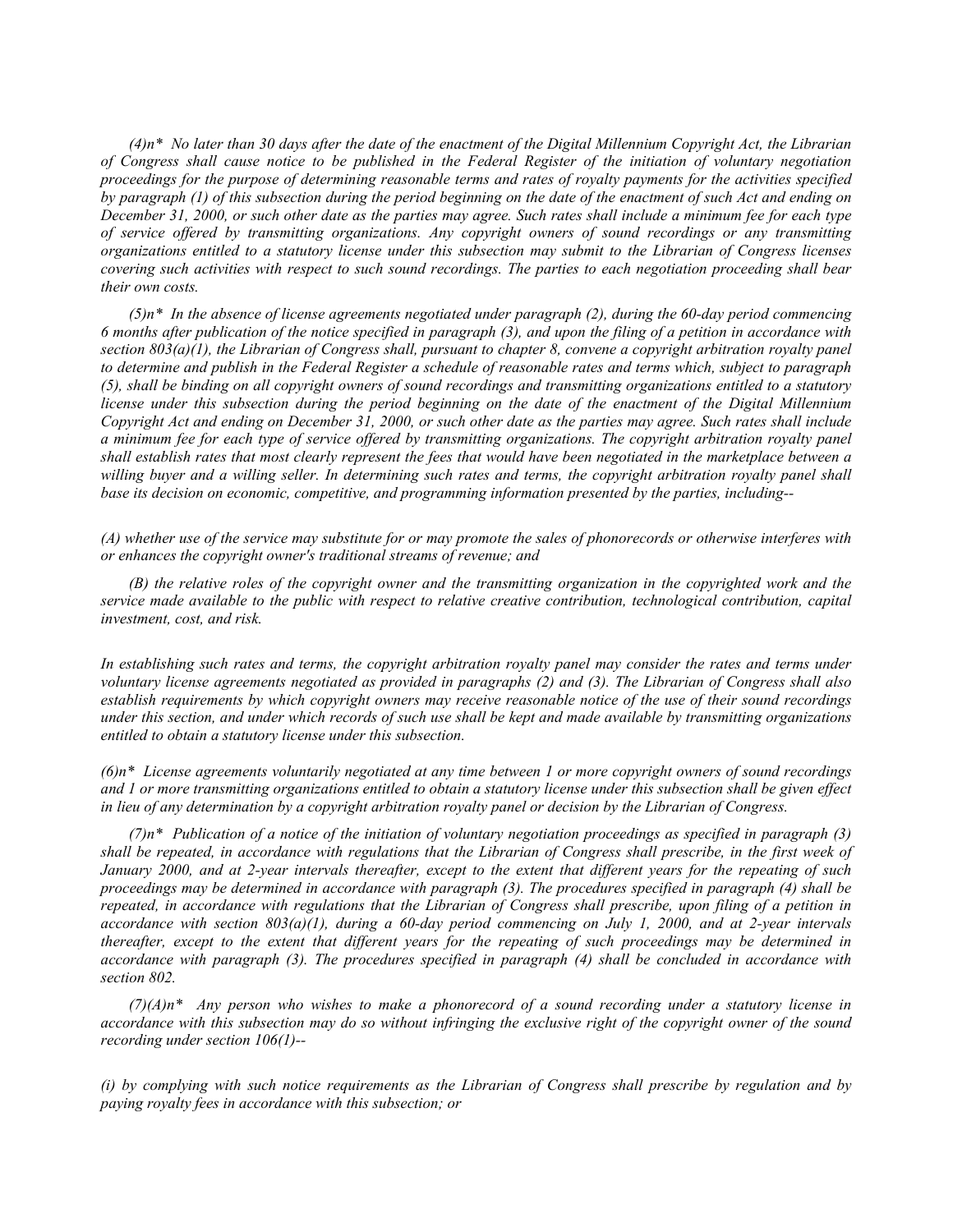*(ii) if such royalty fees have not been set, by agreeing to pay such royalty fees as shall be determined in accordance with this subsection.*

*(B) Any royalty payments in arrears shall be made on or before the 20th day of the month next succeeding the month in which the royalty fees are set.*

*(9)n\* If a transmitting organization entitled to make a phonorecord under this subsection is prevented from making such phonorecord by reason of the application by the copyright owner of technical measures that prevent the reproduction of the sound recording, the copyright owner shall make available to the transmitting organization the necessary means for permitting the making of such phonorecord as permitted under this subsection, if it is technologically feasible and economically reasonable for the copyright owner to do so. If the copyright owner fails to do so in a timely manner in light of the transmitting organization's reasonable business requirements, the transmitting organization shall not be liable for a violation of section 1201(a)(1) of this title for engaging in such activities as are necessary to make such phonorecords as permitted under this subsection.*

*(10)n\* Nothing in this subsection annuls, limits, impairs, or otherwise affects in any way the existence or value of any of the exclusive rights of the copyright owners in a sound recording, except as otherwise provided in this subsection, or in a musical work, including the exclusive rights to reproduce and distribute a sound recording or musical work, including by means of a digital phonorecord delivery, under sections 106(1), 106(3), and 115, and the right to perform publicly a sound recording or musical work, including by means of a digital audio transmission, under sections 106(4) and 106(6).*

[O>(e)<O]  $(f)$  The transmission program embodied in a copy or phonorecord made under this section is not subject to protection as a derivative work under this title except with the express consent of the owners of copyright in the preexisting works employed in the program.

\* \* \* \* \*

§ 114. Scope of exclusive rights in sound recordings

 $(a) * * *$ 

\* \* \* \* \*

(d) Limitations on Exclusive Right. Notwithstanding the provisions of section 106(6)--

(1) Exempt transmissions and retransmissions. The performance of a sound recording publicly by means of a digital audio transmission, other than as a part of an interactive service, is not an infringement of section 106(6) if the performance is part of--

 $[O>(A)(i)$  a nonsubscription transmission other than a retransmission; < O]

[O>(ii) an initial nonsubscription retransmission made for direct reception by members of the public of a prior or simultaneous incidental transmission that is not made for direct reception by members of the public; or < O]

 $[O>(iii)$  a nonsubscription broadcast transmission; < O]

### *(A) a nonsubscription broadcast transmission;*

(B) a retransmission of a nonsubscription broadcast transmission: Provided, That, in the case of a retrans mission of a radio station"s broadcast transmission--

(i) the radio station's broadcast transmission is not willfully or repeatedly retransmitted more than a radius of 150 miles from the site of the radio broadcast transmitter, however--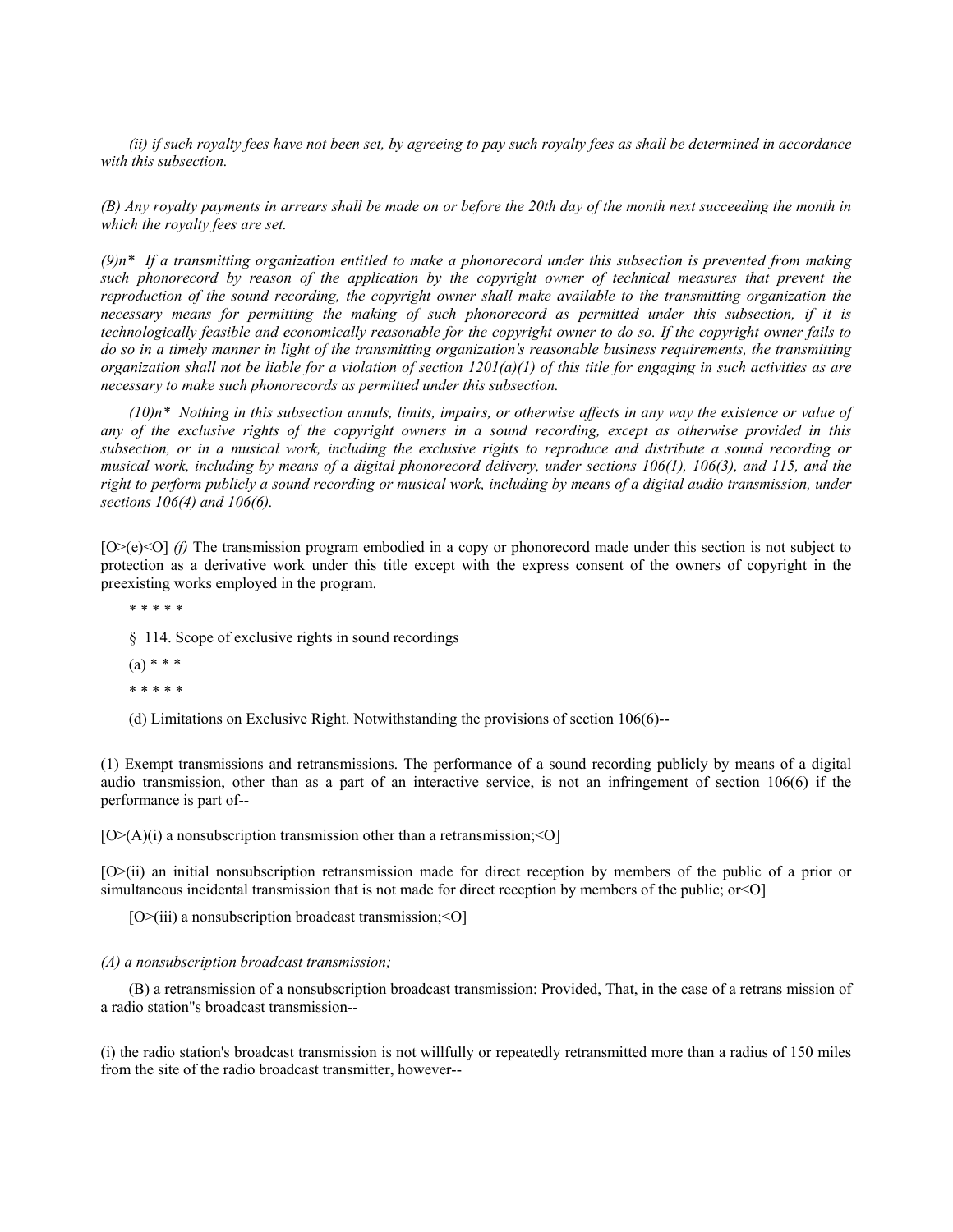(I) the 150 mile limitation under this clause shall not apply when a nonsubscription broadcast transmission by a radio station licensed by the Federal Communications Commission is retrans mitted on a nonsubscription basis by a terrestrial broadcast station, terrestrial translator, or terrestrial repeater licensed by the Federal Communications Commission; and

(II) in the case of a subscription retransmission of a nonsubscription broadcast retrans mission covered by subclause (I), the 150 mile radius shall be measured from the transmitter site of such broadcast retransmitter;

(ii) the retransmission is of radio station broadcast transmissions that are--

(I) obtained by the retransmitter over the air;

- (II) not electronically processed by the re transmitter to deliver separate and discrete signals; and
- (III) retransmitted only within the local communities served by the retransmitter;

(iii) the radio station's broadcast transmission was being retransmitted to cable systems (as defined in section  $111(f)$ ) by a satellite carrier on January 1, 1995, and that retransmission was being retransmitted by cable systems as a separate and discrete signal, and the satellite carrier obtains the radio station's broadcast transmission in an analog format: Provided, That the broadcast transmission being retransmitted may embody the programming of no more than one radio station; or

(iv) the radio station's broadcast transmission is made by a noncommercial educational broadcast station funded on or after January 1, 1995, under section 396(k) of the Communications Act of 1934 *(47 U.S.C. 396*(k)), consists solely of noncommercial educational and cultural radio programs, and the retransmission, whether or not simultaneous, is a nonsubscription terrestrial broadcast retransmission; or

(C) a transmission that comes within any of the following categories--

(i) a prior or simultaneous transmission incidental to an exempt transmission, such as a feed received by and then retransmitted by an exempt transmitter: Provided, That such incidental transmissions do not include any subscription transmission directly for reception by members of the public;

(ii) a transmission within a business establishment, confined to its premises or the immediately surrounding vicinity;

(iii) a retransmission by any retransmitter, including a multichannel video programming distributor as defined in section 602(12) of the Communications Act of 1934 *(47 U.S.C. 522*(12)), of a transmission by a transmitter licensed to publicly perform the sound recording as a part of that transmission, if the retransmission is simultaneous with the licensed transmission and authorized by the transmitter; or

(iv) a transmission to a business establishment for use in the ordinary course of its business: Provided, That the business recipient does not retransmit the transmission outside of its premises or the immediately surrounding vicinity, and that the transmission does not exceed the sound recording performance complement. Nothing in this clause shall limit the scope of the exemption in clause (ii).

 $[O>(2)$  Subscription transmissions. In the case of a subscription transmission not exempt under subsection (d)(1), the performance of a sound recording publicly by means of a digital audio transmission shall be subject to statutory licensing, in accordance with subsection (f) of this section, if--<0]

 $[O>(A)$  the transmission is not part of an interactive service; < O]

 $[O \geq (B)$  the transmission does not exceed the sound recording performance complement;  $\leq O$ 

[O>(C) the transmitting entity does not cause to be published by means of an advance program schedule or prior announcement the titles of the specific sound recordings or phonorecords embodying such sound recordings to be transmitted;<O]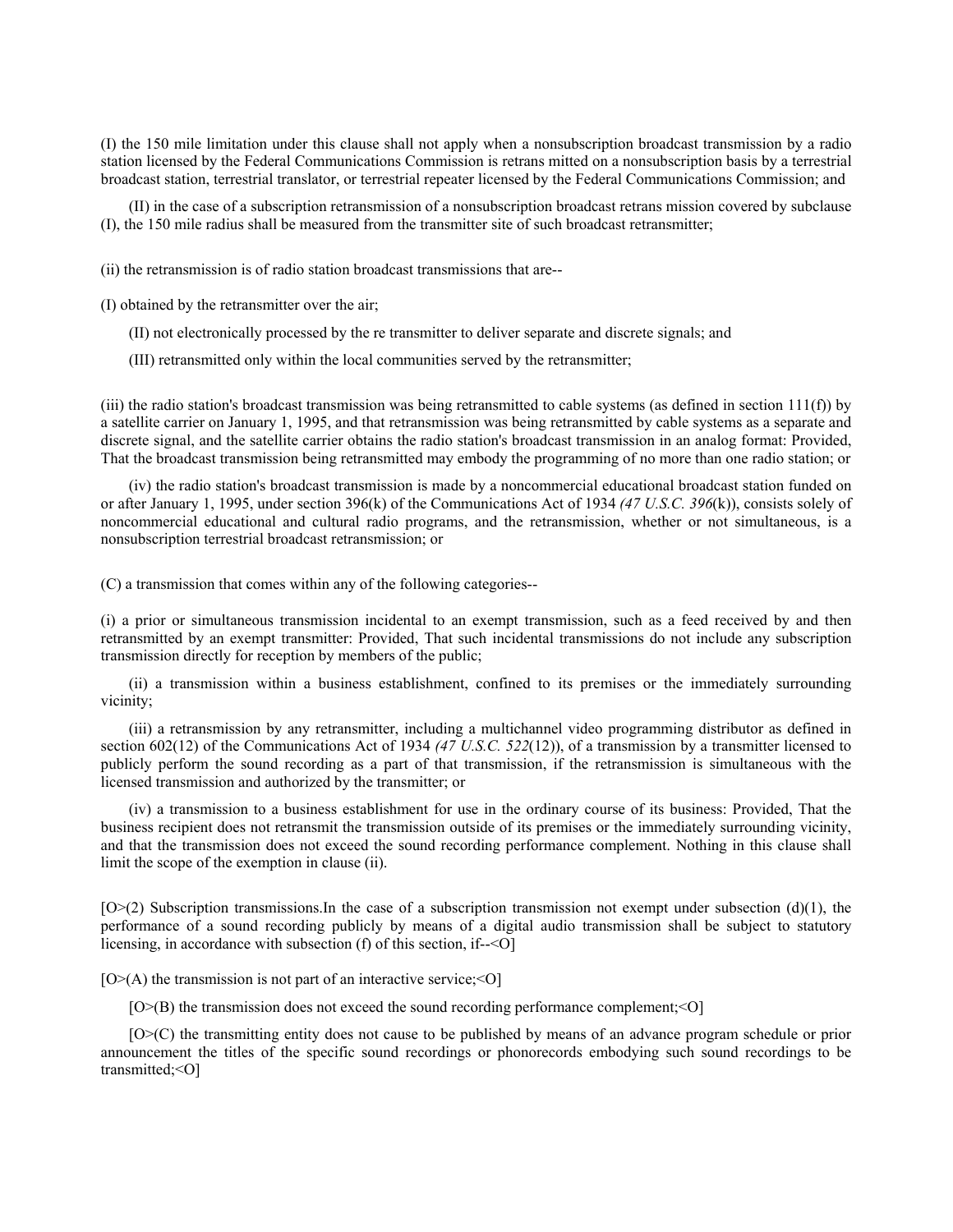[O>(D) except in the case of transmission to a business establishment, the transmitting entity does not automatically and intentionally cause any device receiving the transmission to switch from one program channel to another; and<O]

[O>(E) except as provided in section 1002(e) of this title, the transmission of the sound recording is accompanied by the information encoded in that sound recording, if any, by or under the authority of the copyright owner of that sound recording, that identifies the title of the sound recording, the featured recording artist who performs on the sound recording, and related information, including information concerning the underlying musical work and its writer.<O]

(2) *Statutory licensing of certain transmissions. The performance of a sound recording publicly by means of a subscription digital audio transmission not exempt under paragraph (1), an eligible nonsubscription transmission, or a transmission not exempt under paragraph (1) that is made by a preexisting satellite digital audio radio service shall be subject to statutory licensing, in accordance with subsection (f) if--*

*(A) (i) the transmission is not part of an interactive service;*

*(ii) except in the case of a transmission to a business establishment, the transmitting entity does not automatically and intentionally cause any device receiving the transmission to switch from one program channel to another; and*

*(iii) except as provided in section 1002(e), the transmission of the sound recording is accompanied, if technically feasible, by the information encoded in that sound recording, if any, by or under the authority of the copyright owner of that sound recording, that identifies the title of the sound recording, the featured recording artist who performs on the sound recording, and related information, including information concerning the underlying musical work and its writer;*

*(B) in the case of a subscription transmission not exempt under paragraph (1) that is made by a preexisting subscription service in the same transmission medium used by such service on July 31, 1998, or in the case of a transmission not exempt under paragraph (1) that is made by a preexisting satellite digital audio radio service--*

*(i) the transmission does not exceed the sound recording performance complement;* and

*(ii) the transmitting entity does not cause to be published by means of an advance program schedule or prior announcement the titles of the specific sound recordings or phonorecords embodying such sound recordings to be transmitted; and*

*(C) in the case of an eligible nonsubscription transmission or a subscription transmission not exempt under paragraph (1) that is made by a new subscription service or by a preexisting subscription service other than in the same transmission medium used by such service on July 31, 1998--*

*(i) the transmission does not exceed the sound recording performance complement, except that this requirement shall not apply in the case of a retransmission of a broadcast transmission if the retransmission is made by a transmitting entity that does not have the right or ability to control the programming of the broadcast station making the broadcast transmission, unless--*

*(I) the broadcast station makes broadcast transmissions--*

*(aa) in digital format that regularly exceed the sound recording performance complement; or*

*(bb) in analog format, a substantial portion of which, on a weekly basis, exceed the sound recording performance complement; and*

*(II) the sound recording copyright owner or its representative has notified the transmitting entity in writing that broadcast transmissions of the copyright owner's sound recordings exceed the sound recording performance complement as provided in this clause;*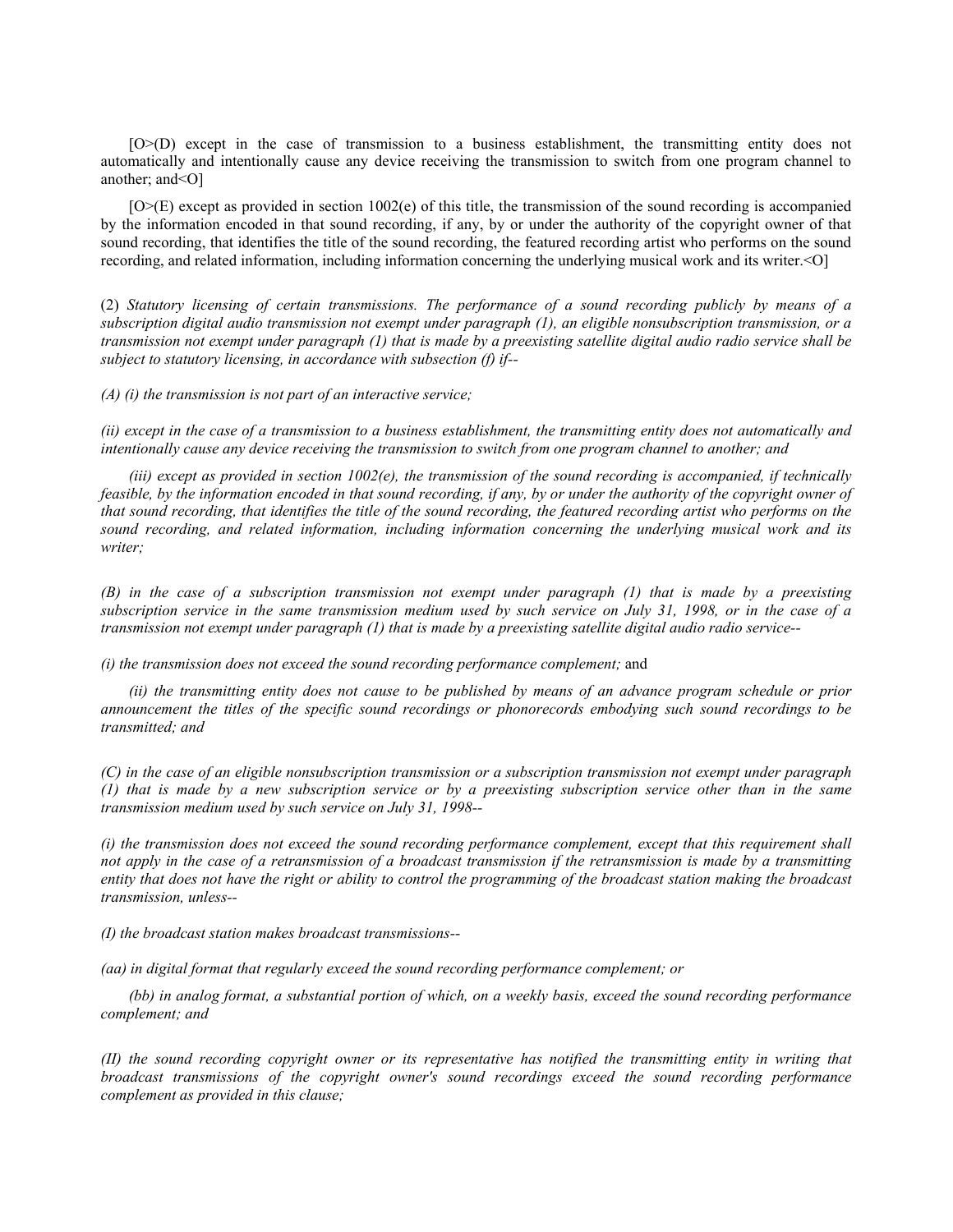*(ii) the transmitting entity does not cause to be published, or induce or facilitate the publication, by means of an advance program schedule or prior announcement, the titles of the specific sound recordings to be transmitted, the phonorecords embodying such sound recordings, or, other than for illustrative purposes, the names of the featured recording artists, except that this clause does not disqualify a transmitting entity that makes a prior announcement that a particular artist will be featured within an unspecified future time period, and in the case of a retransmission of a broadcast transmission by a transmitting entity that does not have the right or ability to control the programming of the broadcast transmission, the requirement of this clause shall not apply to a prior oral announcement by the broadcast station, or to an advance program schedule published, induced, or facilitated by the broadcast station, if the transmitting entity does not have actual knowledge and has not received written notice from the copyright owner or its representative that the broadcast station publishes or induces or facilitates the publication of such advance program schedule, or if such advance program schedule is a schedule of classical music programming published by the broadcast station in the same manner as published by that broadcast station on or before September 30, 1998;*

*(iii) the transmission--*

*(I) is not part of an archived program of less than 5 hours duration;*

*(II) is not part of an archived program of 5 hours or greater in duration that is made available for a period exceeding 2 weeks;*

*(III) is not part of a continuous program which is of less than 3 hours duration; or*

*(IV) is not part of an identifiable program in which performances of sound recordings are rendered in a predetermined order, other than an archived or continuous program, that is transmitted at--*

*(aa) more than 3 times in any 2-week period that have been publicly announced in advance, in the case of a program of less than 1 hour in duration, or*

*(bb) more than 4 times in any 2-week period that have been publicly announced in advance, in the case of a program of 1 hour or more in duration,*

*except that the requirement of this subclause shall not apply in the case of a retransmission of a broadcast transmission by a transmitting entity that does not have the right or ability to control the programming of the broadcast transmission, unless the transmitting entity is given notice in writing by the copyright owner of the sound recording that the broadcast station makes broadcast transmissions that regularly violate such requirement;*

*(iv) the transmitting entity does not knowingly perform the sound recording, as part of a service that offers transmissions of visual images contemporaneously with transmissions of sound recordings, in a manner that is likely to cause confusion, to cause mistake, or to deceive, as to the affiliation, connection, or association of the copyright owner or featured recording artist with the transmitting entity or a particular product or service advertised by the transmitting entity, or as to the origin, sponsorship, or approval by the copyright owner or featured recording artist of the activities of the transmitting entity other than the performance of the sound recording itself;*

*(v) the transmitting entity cooperates to prevent, to the extent feasible without imposing substantial costs or burdens, a transmission recipient or any other person or entity from automatically scanning the transmitting entity's transmissions alone or together with transmissions by other transmitting entities in order to select a particular sound recording to be transmitted to the transmission recipient, except that the requirement of this clause shall not apply to a satellite digital audio service that is in operation, or that is licensed by the Federal Communications Commission, on or before July 31, 1998;*

*(vi) the transmitting entity takes no affirmative steps to cause or induce the making of a phonorecord by the transmission recipient, and if the technology used by the transmitting entity enables the transmitting entity to limit the making by the transmission recipient of phonorecords of the transmission directly in a digital format, the transmitting entity sets such technology to limit such making of phonorecords to the extent permitted by such technology;*

*(vii) phonorecords of the sound recording have been distributed to the public under the authority of the copyright owner or the copyright owner authorizes the transmitting entity to transmit the sound recording, and the transmitting*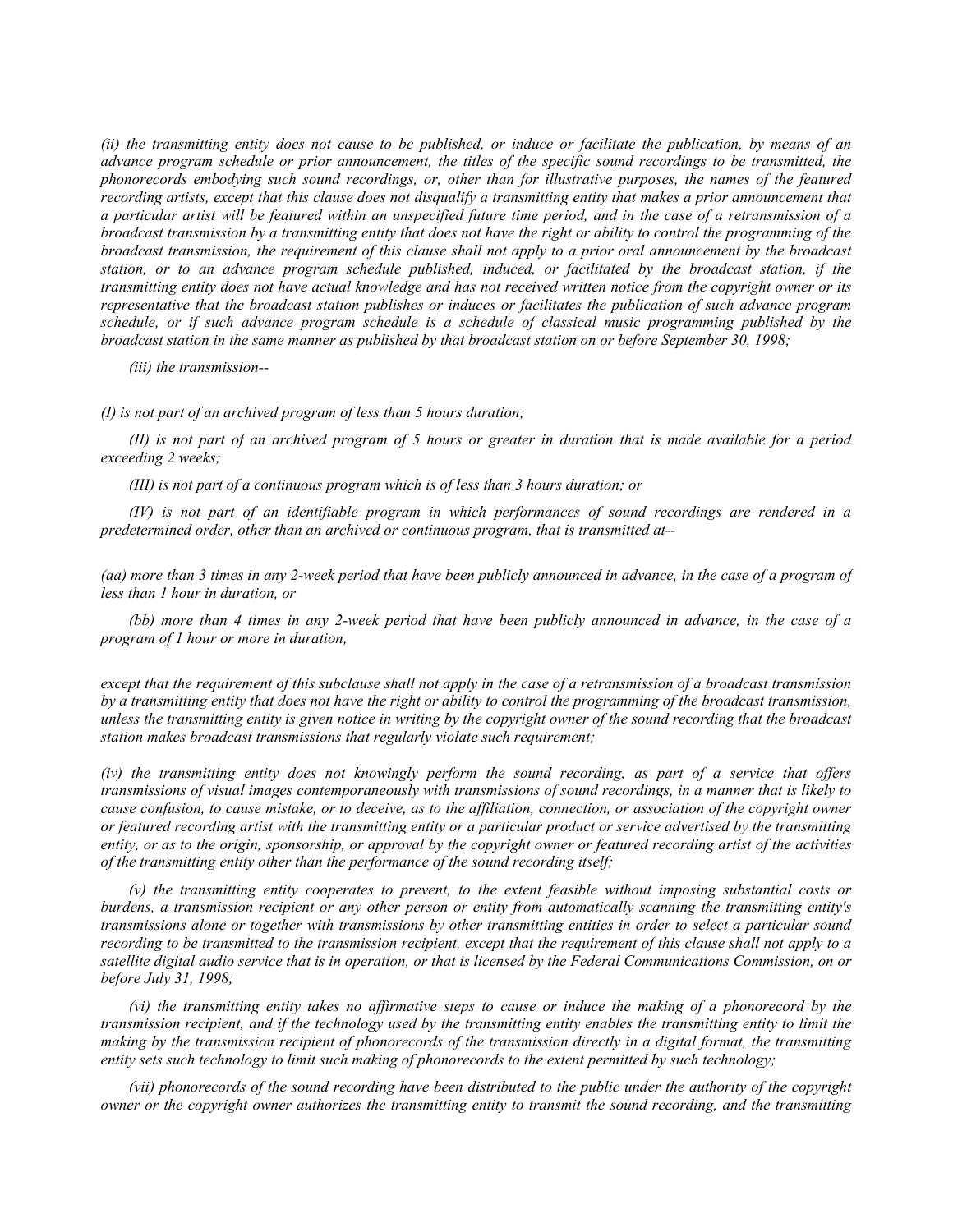*entity makes the transmission from a phonorecord lawfully made under the authority of the copyright owner, except that the requirement of this clause shall not apply to a retransmission of a broadcast transmission by a transmitting entity that does not have the right or ability to control the programming of the broadcast transmission, unless the transmitting entity is given notice in writing by the copyright owner of the sound recording that the broadcast station makes broadcast transmissions that regularly violate such requirement;*

*(viii) the transmitting entity accommodates and does not interfere with the transmission of technical measures that are widely used by sound recording copyright owners to identify or protect copyrighted works, and that are technically feasible of being transmitted by the transmitting entity without imposing substantial costs on the transmitting entity or resulting in perceptible aural or visual degradation of the digital signal, except that the requirement of this clause shall not apply to a satellite digital audio service that is in operation, or that is licensed under the authority of the Federal Communications Commission, on or before July 31, 1998, to the extent that such service has designed, developed, or made commitments to procure equipment or technology that is not compatible with such technical measures before such technical measures are widely adopted by sound recording copyright owners; and*

*(ix) the transmitting entity identifies in textual data the sound recording during, but not before, the time it is performed, including the title of the sound recording, the title of the phonorecord embodying such sound recording, if any, and the featured recording artist, in a manner to permit it to be displayed to the transmission recipient by the device or technology intended for receiving the service provided by the transmitting entity, except that the obligation in this clause shall not take effect until 1 year after the date of the enactment of the Digital Millennium Copyright Act and shall not apply in the case of a retransmission of a broadcast transmission by a transmitting entity that does not have the right or ability to control the programming of the broadcast transmission, or in the case in which devices or technology intended for receiving the service provided by the transmitting entity that have the capability to display such textual data are not common in the marketplace.*

\* \* \* \* \*

(f) Licenses for [O>nonexempt subscription<O] *certain nonexempt* transmissions.

[O>(1) No<O] *(1)(A) No* later than 30 days after the enactment of the Digital Performance Right in Sound Recordings Act of 1995, the Librarian of Congress shall cause notice to be published in the Federal Register of the initiation of voluntary negotiation proceedings for the purpose of determining reasonable terms and rates of royalty payments for [O>the activities<O] *subscription transmissions by preexisting subscription services and transmissions by preexisting satellite digital audio radio services* specified by subsection (d)(2) of this section during the period beginning on the effective date of such Act and ending on December 31, [O>2000<O] *2001*, or, if a copyright arbitration royalty panel is convened, ending 30 days after the Librarian issues and publishes in the Federal Register an order adopting the determination of the copyright arbitration royalty panel or an order setting the terms and rates (if the Librarian rejects the panel's determination). Such terms and rates shall distinguish among the different types of digital audio transmission services then in operation. [O>Any copyright owners of sound recordings or any entities performing sound recordings affected by this section may submit to the Librarian of Congress licenses covering such activities with respect to such sound recordings.<O] *Any copyright owners of sound recordings, preexisting subscription services, or preexisting satellite digital audio radio services may submit to the Librarian of Congress licenses covering such subscription transmissions with respect to such sound recordings.* The parties to each negotiation proceeding shall bear their own costs.

[O>(2) In the absence of license agreements negotiated under paragraph (1), during the 60-day period commencing 6 months after publication of the notice specified in paragraph (1), and upon the filing of a petition in accordance with section 803(a)(1), the Librarian of Congress shall, pursuant to *chapter 8*, convene a copyright arbitration royalty panel to determine a schedule of rates and terms which, subject to paragraph (3), shall be binding on all copyright owners of sound recordings and entities performing sound recordings. In addition to the objectives set forth in section 801(b)(1), in establishing such rates and terms, the copyright arbitration royalty panel may consider the rates and terms for comparable types of digital audio transmission services and comparable circumstances under voluntary license agreements negotiated as provided in paragraph (1). The Librarian of Congress shall also establish requirements by which copyright owners may receive reasonable notice of the use of their sound recordings under this section, and under which records of such use shall be kept and made available by entities performing sound recordings.  $\leq 0$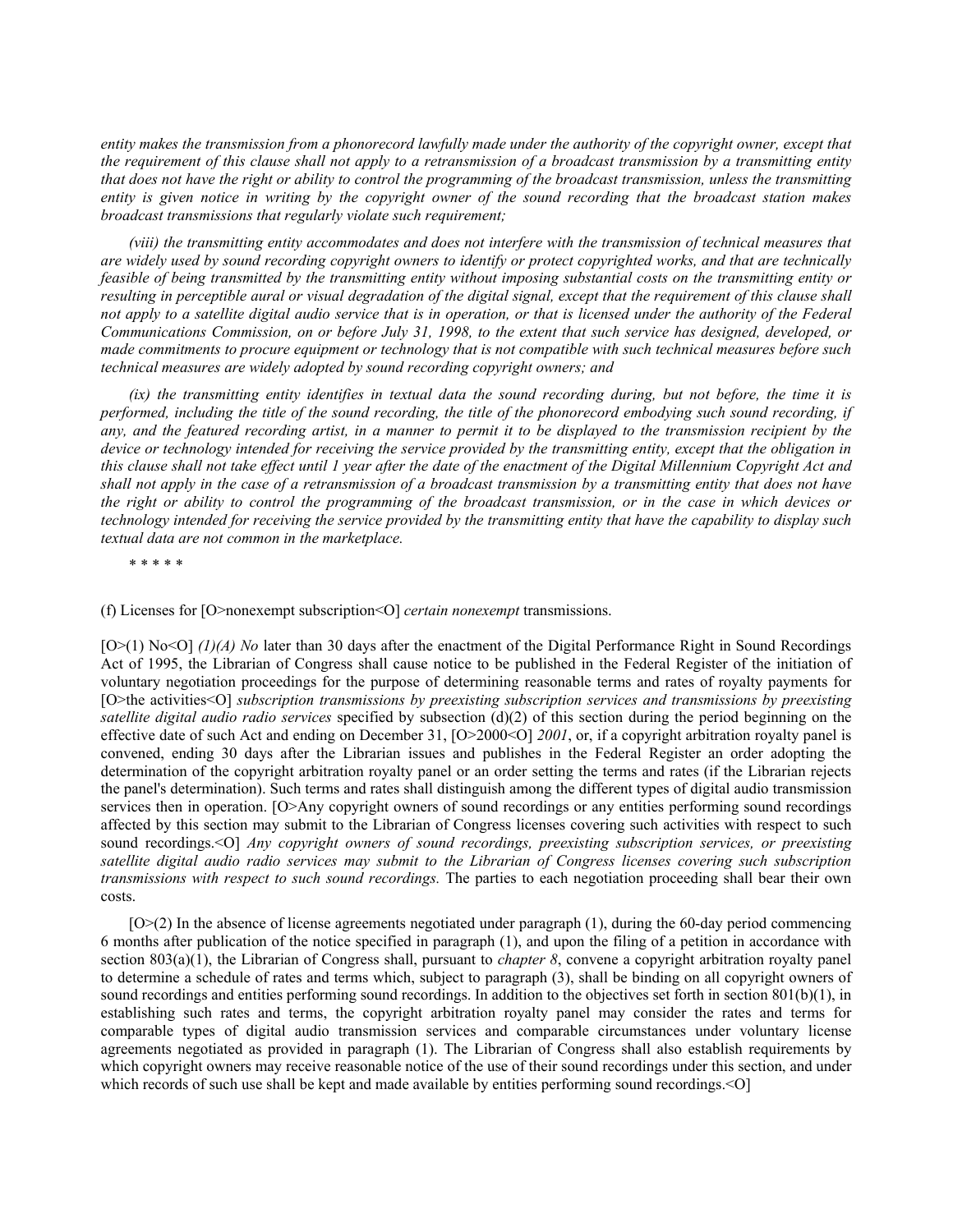[O>(3) License agreements voluntarily negotiated at any time between one or more copyright owners of sound recordings and one or more entities performing sound recordings shall be given effect in lieu of any determination by a copyright arbitration royalty panel or decision by the Librarian of Congress.<O]

 $[O>(4)]$ (A) Publication of a notice of the initiation of voluntary negotiation proceedings as specified in paragraph (1) shall be repeated, in accordance with regulations that the Librarian of Congress shall prescribe--<O]

 $[O>(i)]$  no later than 30 days after a petition is filed by any copyright owners of sound recordings or any entities performing sound recordings affected by this section indicating that a new type of digital audio transmission service on which sound recordings are performed is or is about to become operational; and < O]

 $[O>(ii)$  in the first week of January, 2000 and at 5-year intervals thereafter.  $\leq O$ 

 $[O>(B)(i)]$  The procedures specified in paragraph (2) shall be repeated, in accordance with regulations that the Librarian of Congress shall prescribe, upon the filing of a petition in accordance with section  $803(a)(1)$  during a 60-day period commencing--<O]

 $[O>(I)]$  six months after publication of a notice of the initiation of voluntary negotiation proceedings under paragraph  $(1)$ pursuant to a petition under paragraph  $(4)(A)(i)$ ; or  $\leq O$ ]

 $[O>(II)$  on July 1, 2000 and at 5-year intervals thereafter.  $\leq O$ 

[O>(ii) The procedures specified in paragraph (2) shall be concluded in accordance with section 802.<O]

 $[O>(5)(A)$  Any person who wishes to perform a sound recording publicly by means of a nonexempt subscription transmission under this subsection may do so without infringing the exclusive right of the copyright owner of the sound recording--<O]

[O>(i) by complying with such notice requirements as the Librarian of Congress shall prescribe by regulation and by paying royalty fees in accordance with this subsection; or<O]

[O>(ii) if such royalty fees have not been set, by agreeing to pay such royalty fees as shall be determined in accordance with this subsection.<O]

[O>(B) Any royalty payments in arrears shall be made on or before the twentieth day of the month next succeeding the month in which the royalty fees are set. < Ol

*(B) In the absence of license agreements negotiated under subparagraph (A), during the 60-day period commencing 6 months after publication of the notice specified in subparagraph (A), and upon the filing of a petition in accordance with section 803(a)(1), the Librarian of Congress shall, pursuant to chapter 8, convene a copyright arbitration royalty panel to determine and publish in the Federal Register a schedule of rates and terms which, subject*  to paragraph (3), shall be binding on all copyright owners of sound recordings and entities performing sound *recordings affected by this paragraph. In establishing rates and terms for preexisting subscription services and preexisting satellite digital audio radio services, in addition to the objectives set forth in section 801(b)(1), the copyright arbitration royalty panel may consider the rates and terms for comparable types of subscription digital audio transmission services and comparable circumstances under voluntary license agreements negotiated as provided in subparagraph (A).*

*(C) (i) Publication of a notice of the initiation of voluntary negotiation proceedings as specified in subparagraph (A) shall be repeated, in accordance with regulations that the Librarian of Congress shall prescribe--*

*(I) no later than 30 days after a petition is filed by any copyright owners of sound recordings, any preexisting subscription services, or any preexisting satellite digital audio radio services indicating that a new type of subscription digital audio transmission service on which sound recordings are performed is or is about to become operational; and*

*(II) in the first week of January 2001, and at 5-year intervals thereafter.*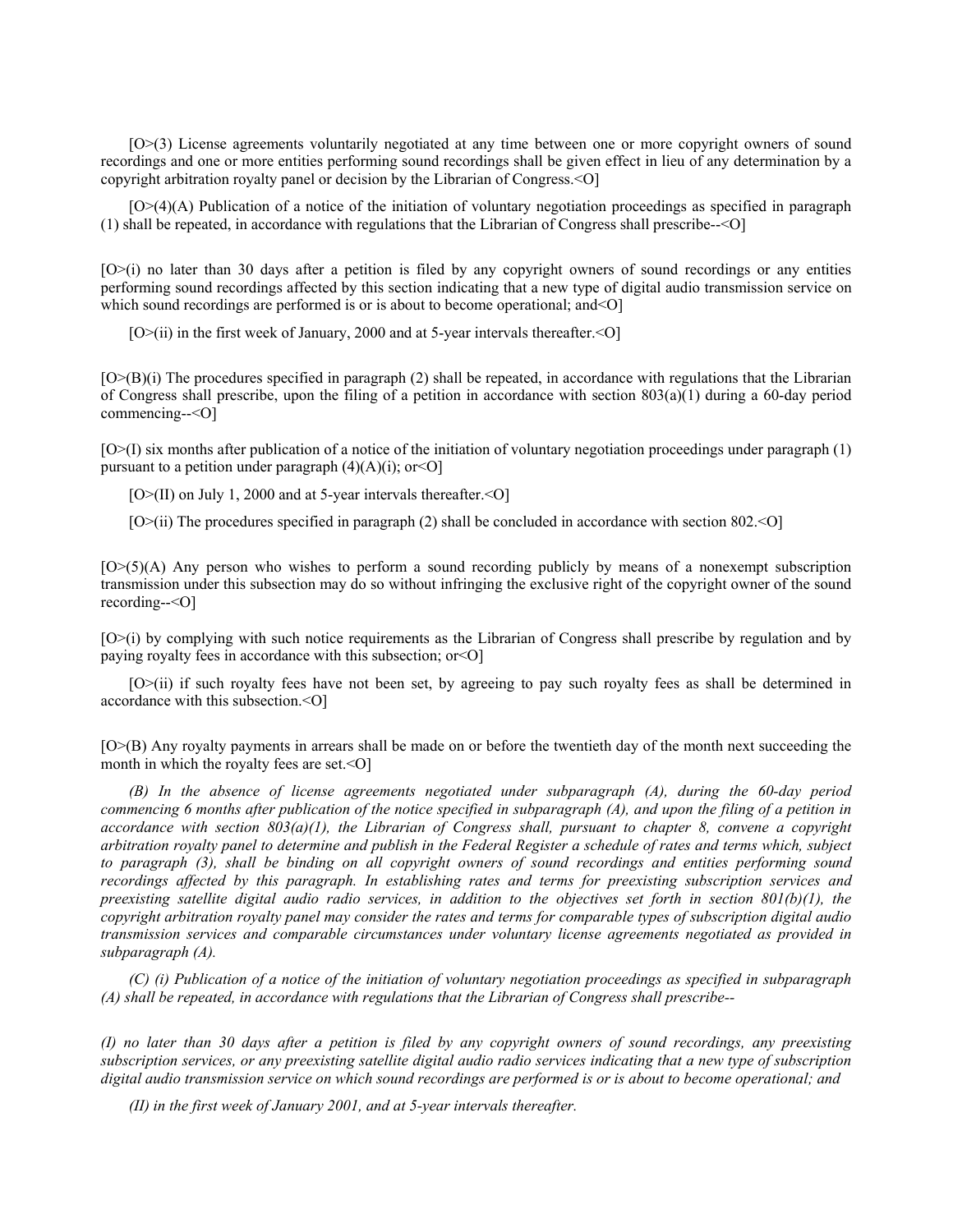*(ii) The procedures specified in subparagraph (B) shall be repeated, in accordance with regulations that the Librarian of Congress shall prescribe, upon filing of a petition in accordance with section 803(a)(1) during a 60-day period commencing--*

*(I) 6 months after publication of a notice of the initiation of voluntary negotiation proceedings under subparagraph (A) pursuant to a petition under clause (i)(I) of this subparagraph; or*

*(II) on July 1, 2001, and at 5-year intervals thereafter.*

*(iii) The procedures specified in subparagraph (B) shall be concluded in accordance with section 802.*

*(2)(A) No later than 30 days after the date of the enactment of the Digital Millennium Copyright Act, the Librarian of Congress shall cause notice to be published in the Federal Register of the initiation of voluntary negotiation proceedings for the purpose of determining reasonable terms and rates of royalty payments for public performances of sound recordings by means of eligible nonsubscription transmissions and transmissions by new subscription services specified by subsection (d)(2) during the period beginning on the date of the enactment of such Act and ending on December 31, 2000, or such other date as the parties may agree. Such rates and terms shall distinguish among the different types of eligible nonsubscription transmission services and new subscription services then in operation and shall include a minimum fee for each such type of service. Any copyright owners of sound recordings or any entities performing sound recordings affected by this paragraph may submit to the Librarian of Congress licenses covering such eligible nonsubscription transmissions and new subscription services with respect to such sound recordings. The parties to each negotiation proceeding shall bear their own costs.*

*(B) In the absence of license agreements negotiated under subparagraph (A), during the 60-day period commencing 6 months after publication of the notice specified in subparagraph (A), and upon the filing of a petition in accordance with section 803(a)(1), the Librarian of Congress shall, pursuant to chapter 8, convene a copyright arbitration royalty panel to determine and publish in the Federal Register a schedule of rates and terms which, subject to paragraph (3), shall be binding on all copyright owners of sound recordings and entities performing sound recordings affected by this paragraph during the period beginning on the date of the enactment of the Digital Millennium Copyright Act and ending on December 31, 2000, or such other date as the parties may agree. Such rates and terms shall distinguish among the different types of eligible nonsubscription transmission services then in operation and shall include a minimum fee for each such type of service, such differences to be based on criteria including, but not limited to, the quantity and nature of the use of sound recordings and the degree to which use of the service may substitute for or may promote the purchase of phonorecords by consumers. In establishing rates and terms for transmissions by eligible nonsubscription services and new subscription services, the copyright arbitration royalty panel shall establish rates and terms that most clearly represent the rates and terms that would have been negotiated in the marketplace between a* willing buyer and a willing seller. In determining such rates and terms, the copyright arbitration royalty panel shall *base its decision on economic, competitive and programming information presented by the parties, including--*

*(i) whether use of the service may substitute for or may promote the sales of phonorecords or otherwise may interfere with or may enhance the sound recording copyright owner's other streams of revenue from its sound recordings; and*

*(ii) the relative roles of the copyright owner and the transmitting entity in the copyrighted work and the service made available to the public with respect to relative creative contribution, technological contribution, capital investment, cost, and risk.*

*In establishing such rates and terms, the copyright arbitration royalty panel may consider the rates and terms for comparable types of digital audio transmission services and comparable circumstances under voluntary license agreements negotiated under subparagraph (A).*

*(C)(i) Publication of a notice of the initiation of voluntary negotiation proceedings as specified in subparagraph (A) shall be repeated in accordance with regulations that the Librarian of Congress shall prescribe--*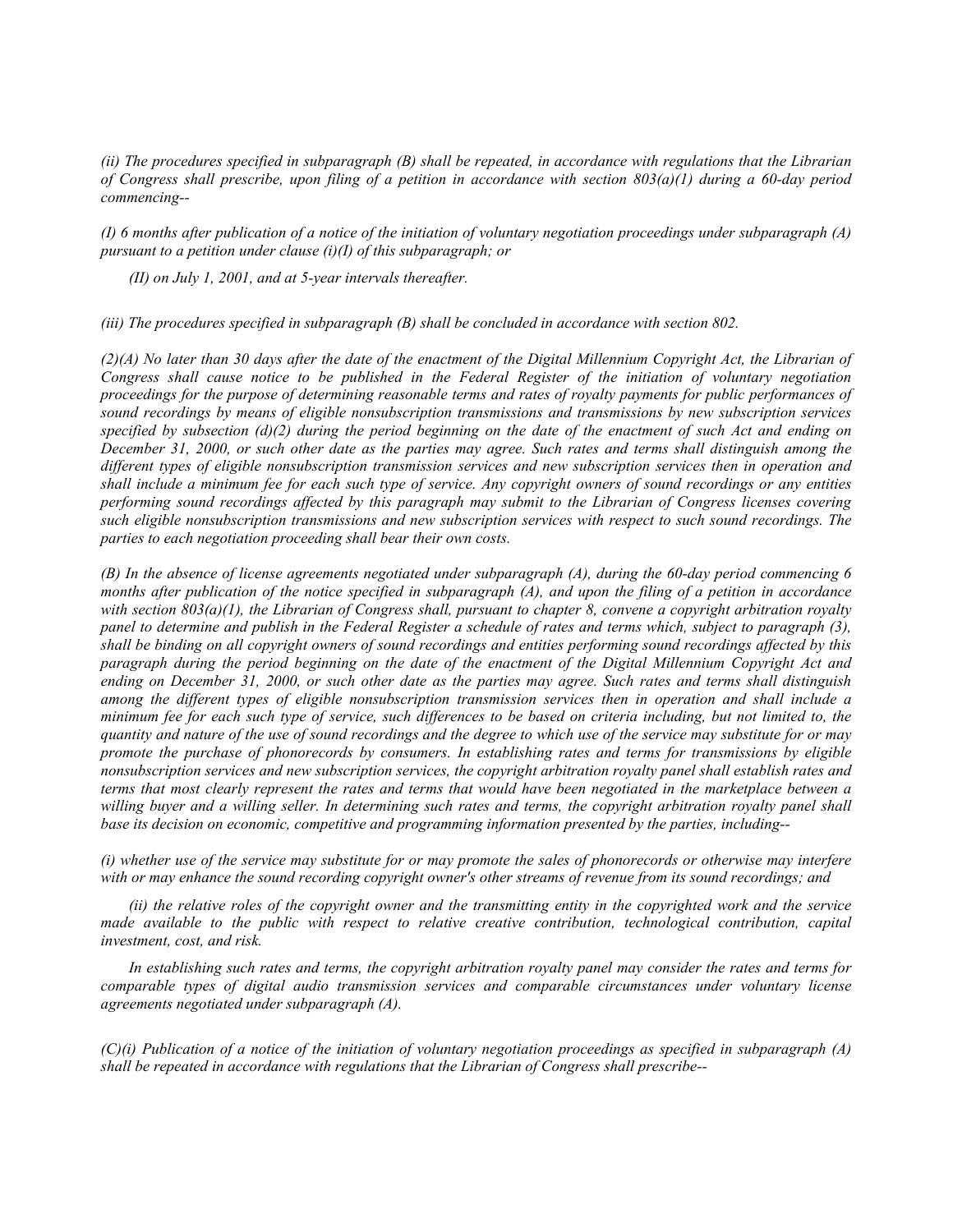*(I) no later than 30 days after a petition is filed by any copyright owners of sound recordings or any eligible nonsubscription service or new subscription service indicating that a new type of eligible nonsubscription service or new subscription service on which sound recordings are performed is or is about to become operational; and*

*(II) in the first week of January 2000, and at 2-year intervals thereafter, except to the extent that different years for the repeating of such proceedings may be determined in accordance with subparagraph (A).*

*(ii) The procedures specified in subparagraph (B) shall be repeated, in accordance with regulations that the Librarian of Congress shall prescribe, upon filing of a petition in accordance with section 803(a)(1) during a 60-day period commencing--*

*(I) 6 months after publication of a notice of the initiation of voluntary negotiation proceedings under subparagraph (A) pursuant to a petition under clause (i)(I); or*

*(II) on July 1, 2000, and at 2-year intervals thereafter, except to the extent that different years for the repeating of such proceedings may be determined in accordance with subparagraph (A).*

*(iii) The procedures specified in subparagraph (B) shall be concluded in accordance with section 802.*

*(3) License agreements voluntarily negotiated at any time between 1 or more copyright owners of sound recordings and 1 or more entities performing sound recordings shall be given effect in lieu of any determination by a copyright arbitration royalty panel or decision by the Librarian of Congress.*

*(4) (A) The Librarian of Congress shall also establish requirements by which copyright owners may receive reasonable notice of the use of their sound recordings under this section, and under which records of such use shall be kept and made available by entities performing sound recordings.*

*(B) Any person who wishes to perform a sound recording publicly by means of a transmission eligible for statutory licensing under this subsection may do so without infringing the exclusive right of the copyright owner of the sound recording--*

*(i) by complying with such notice requirements as the Librarian of Congress shall prescribe by regulation and by paying royalty fees in accordance with this subsection; or*

*(ii) if such royalty fees have not been set, by agreeing to pay such royalty fees as shall be determined in accordance with this subsection.*

*(C) Any royalty payments in arrears shall be made on or before the twentieth day of the month next succeeding the month in which the royalty fees are set.*

(g) Proceeds from licensing of  $[O \rightarrow subscripton of]$  transmissions.

(1) Except in the case of a [O>subscription transmission licensed<O] *transmission licensed under a statutory license* in accordance with subsection (f) of this section--

(A) a featured recording artist who performs on a sound recording that has been licensed for a [O>subscription<O] transmission shall be entitled to receive payments from the copyright owner of the sound recording in accordance with the terms of the artist's contract; and

(B) a nonfeatured recording artist who performs on a sound recording that has been licensed for a transmission shall be entitled to receive payments from the copyright owner of the sound recording in accordance with the terms of the nonfeatured recording artist's applicable contract or other applicable agreement.

(2) The copyright owner of the exclusive right under section 106(6) of this title to publicly perform a sound recording by means of a digital audio transmission shall allocate to recording artists in the following manner its receipts from the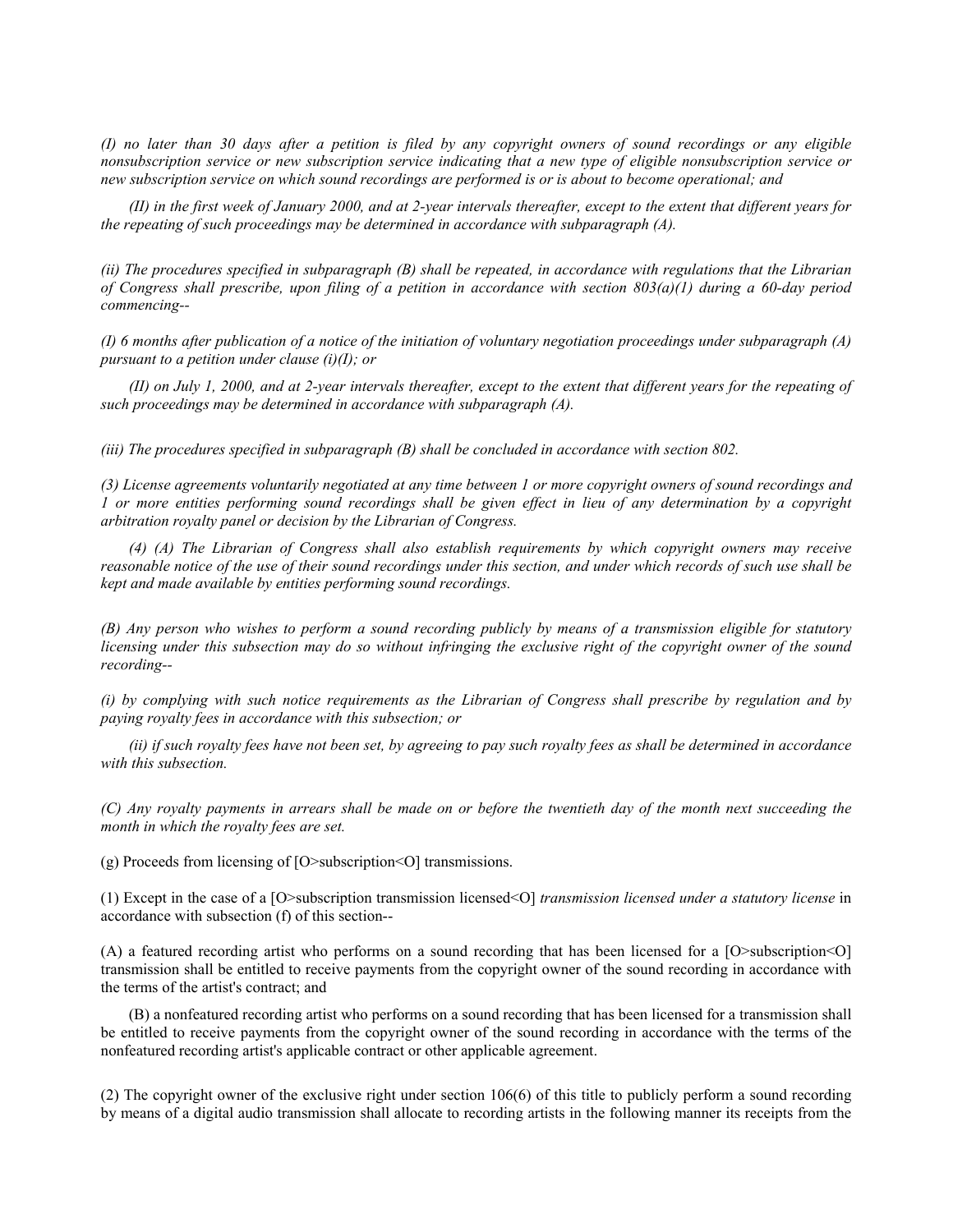statutory licensing of [O>subscription<O] transmission performances of the sound recording in accordance with subsection (f) of this section:

(A) 2 1/2 percent of the receipts shall be deposited in an escrow account managed by an independent administrator jointly appointed by copyright owners of sound recordings and the American Federation of Musicians (or any successor entity) to be distributed to nonfeatured musicians (whether or not members of the American Federation of Musicians) who have performed on sound recordings.

(B) 2 1/2 percent of the receipts shall be deposited in an escrow account managed by an independent administrator jointly appointed by copyright owners of sound recordings and the American Federation of Television and Radio Artists (or any successor entity) to be distributed to nonfeatured vocalists (whether or not members of the American Federation of Television and Radio Artists) who have performed on sound recordings.

(C) 45 percent of the receipts shall be allocated, on a per sound recording basis, to the recording artist or artists featured on such sound recording (or the persons conveying rights in the artists' performance in the sound recordings).

### (h) Licensing to affiliates.

(1) If the copyright owner of a sound recording licenses an affiliated entity the right to publicly perform a sound recording by means of a digital audio transmission under section 106(6), the copyright owner shall make the licensed sound recording available under section 106(6) on no less favorable terms and conditions to all bona fide entities that offer similar services, except that, if there are material differences in the scope of the requested license with respect to the type of service, the particular sound recordings licensed, the frequency of use, the number of subscribers served, or the duration, then the copyright owner may establish different terms and conditions for such other services.

(2) The limitation set forth in paragraph (1) of this subsection shall not apply in the case where the copyright owner of a sound recording licenses--

### (A) an interactive service; or

(B) an entity to perform publicly up to 45 seconds of the sound recording and the sole purpose of the performance is to promote the distribution or performance of that sound recording.

(i) No effect on royalties for underlying works. License fees payable for the public performance of sound recordings under section 106(6) shall not be taken into account in any administrative, judicial, or other governmental proceeding to set or adjust the royalties payable to copyright owners of musical works for the public performance of their works. It is the intent of Congress that royalties payable to copyright owners of musical works for the public performance of their works shall not be diminished in any respect as a result of the rights granted by section 106(6).

(j) Definitions. As used in this section, the following terms have the following meanings:

 $(1)$  An "affiliated entity" is an entity engaging in digital audio transmissions covered by section 106(6), other than an interactive service, in which the licensor has any direct or indirect partnership or any ownership interest amounting to 5 percent or more of the outstanding voting or non-voting stock.

*(2) An ''archived program'' is a predetermined program that is available repeatedly on the demand of the transmission recipient and that is performed in the same order from the beginning, except that an archived program shall not include a recorded event or broadcast transmission that makes no more than an incidental use of sound recordings, as long as such recorded event or broadcast transmission does not contain an entire sound recording or feature a particular sound recording.*

[O>(2)<O] *(3)* A ''broadcast'' transmission is a transmission made by a terrestrial broadcast station licensed as such by the Federal Communications Commission.

[O>(4) An ''interactive service'' is one that enables a member of the public to receive, on request, a transmission of a particular sound recording chosen by or on behalf of the recipient. The ability of individuals to request that particular sound recordings be performed for reception by the public at large does not make a service interactive. If an entity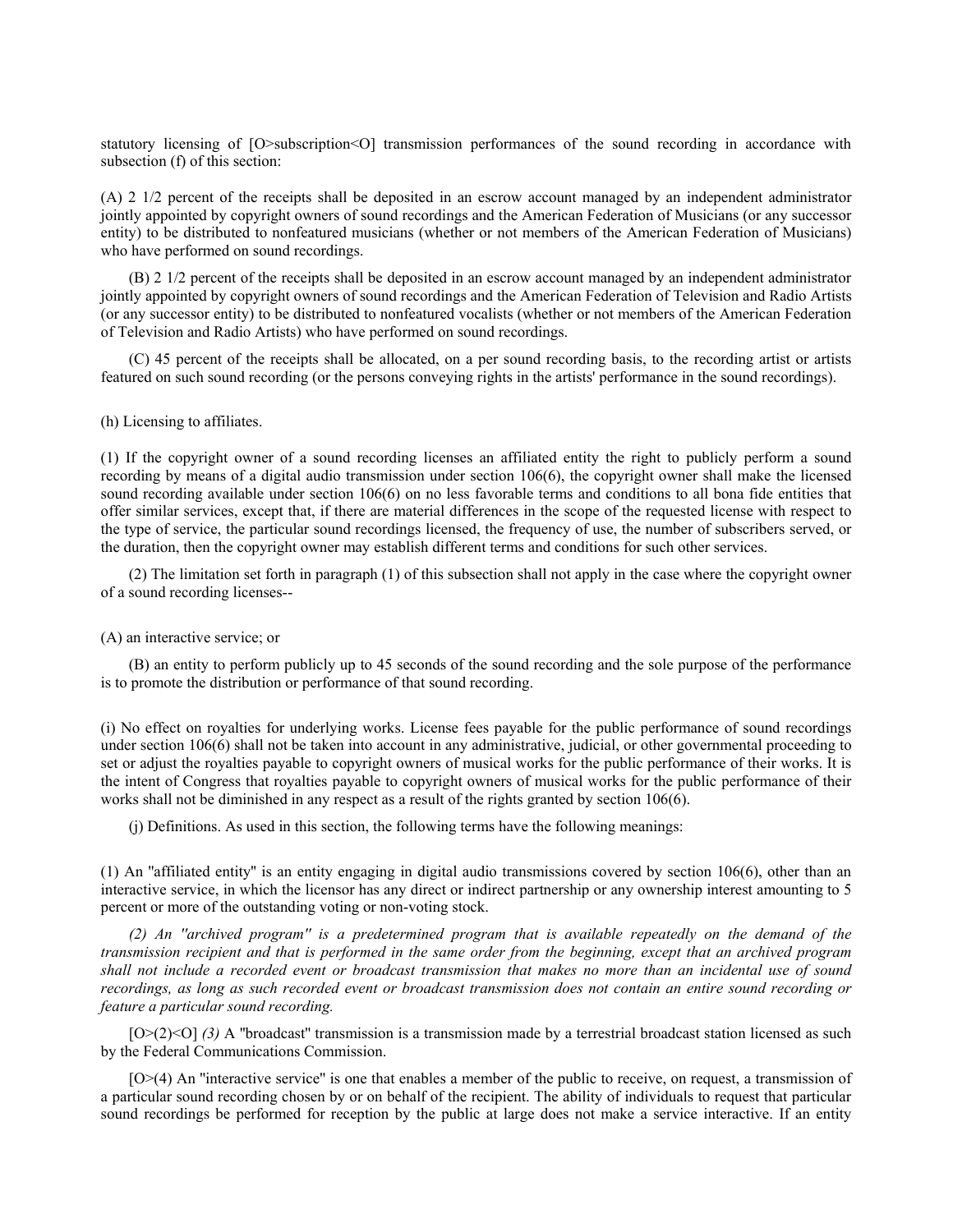offers both interactive and non-interactive services (either concurrently or at different times), the non-interactive component shall not be treated as part of an interactive service.<O]

*(4) A ''continuous program'' is a predetermined program that is continuously performed in the same order and that is accessed at a point in the program that is beyond the control of the transmission recipient.*

 $[O>(3) *(5)* A "digital audio transmission" is a digital transmission as defined in section 101, that embodies the$ transmission of a sound recording. This term does not include the transmission of any audiovisual work.

*(6) An ''eligible nonsubscription transmission'' is a noninteractive nonsubscription digital audio transmission not exempt under subsection (d)(1) that is made as part of a service that provides audio programming consisting, in whole or in part, of performances of sound recordings, including retransmissions of broadcast transmissions, if the primary purpose of the service is to provide to the public such audio or other entertainment programming, and the primary purpose of the service is not to sell, advertise, or promote particular products or services other than sound recordings, live concerts, or other music-related events.*

*(7) An ''interactive service'' is one that enables a member of the public to receive a transmission of a program specially created for the recipient, or on request, a transmission of a particular sound recording, whether or not as part of a program, which is selected by or on behalf of the recipient. The ability of individuals to request that particular sound recordings be performed for reception by the public at large, or in the case of a subscription service, by all subscribers of the service, does not make a service interactive, if the programming on each channel of the service does not substantially consist of sound recordings that are performed within 1 hour of the request or at a time designated by either the transmitting entity or the individual making such request. If an entity offers both interactive and noninteractive services (either concurrently or at different times), the noninteractive component shall not be treated as part of an interactive service.*

*(8) A ''new subscription service'' is a service that performs sound recordings by means of noninteractive subscription digital audio transmissions and that is not a preexisting subscription service or a preexisting satellite digital audio radio service.*

[O>(9) A ''transmission'' includes both an initial transmission and a retransmission.<O]

[O>(5)<O] (9) A "nonsubscription" transmission is any transmission that is not a subscription transmission.

*(10) A ''preexisting satellite digital audio radio service'' is a subscription satellite digital audio radio service provided pursuant to a satellite digital audio radio service license issued by the Federal Communications Commission on or before July 31, 1998, and any renewal of such license to the extent of the scope of the original license, and may*  include a limited number of sample channels representative of the subscription service that are made available on a *nonsubscription basis in order to promote the subscription service.*

*(11) A ''preexisting subscription service'' is a service that performs sound recordings by means of noninteractive audio-only subscription digital audio transmissions, which was in existence and was making such transmissions to the public for a fee on or before July 31, 1998, and may include a limited number of sample channels representative of the subscription service that are made available on a nonsubscription basis in order to promote the subscription service.*

[O>(6)<O] *(12)* A ''retransmission'' is a further transmission of an initial transmission, and includes any further retransmission of the same transmission. Except as provided in this section, a transmission qualifies as a ''retransmission'' only if it is simultaneous with the initial transmission. Nothing in this definition shall be construed to exempt a transmission that fails to satisfy a separate element required to qualify for an exemption under section  $114(d)(1)$ .

[O>(7)<O] (13) The "sound recording performance complement" is the transmission during any 3-hour period, on a particular channel used by a transmitting entity, of no more than--

(A) 3 different selections of sound recordings from any one phonorecord lawfully distributed for public performance or sale in the United States, if no more than 2 such selections are transmitted consecutively; or

(B) 4 different selections of sound recordings--

(i) by the same featured recording artist; or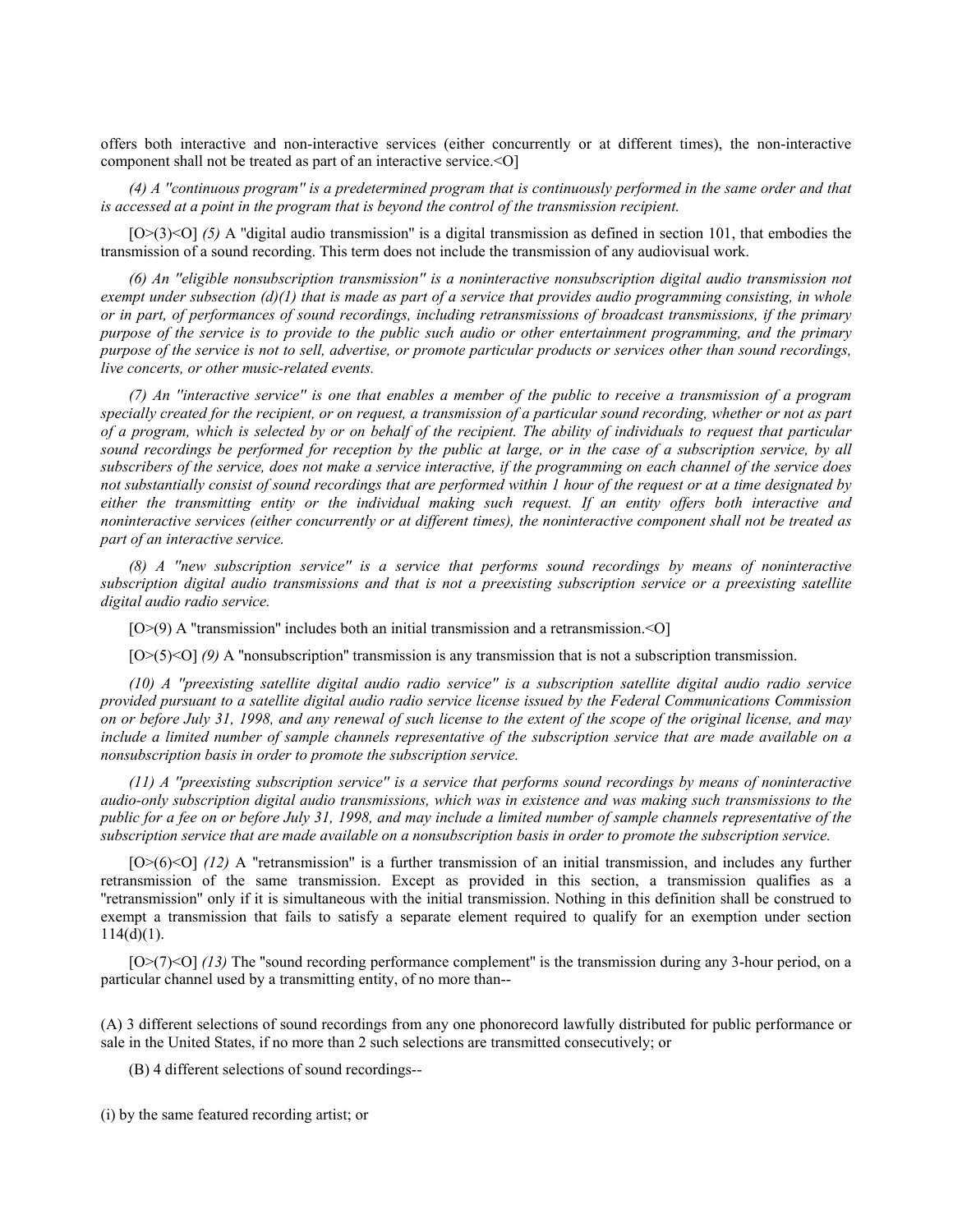(ii) from any set or compilation of phonorecords lawfully distributed together as a unit for public performance or sale in the United States,

if no more than three such selections are transmitted consecutively:

 Provided, That the transmission of selections in excess of the numerical limits provided for in clauses (A) and (B) from multiple phonorecords shall nonetheless qualify as a sound recording performance complement if the programming of the multiple phonorecords was not willfully intended to avoid the numerical limitations prescribed in such clauses.

 $[O>(8) \leq O]$  (14) A "subscription" transmission is a transmission that is controlled and limited to particular recipients, and for which consideration is required to be paid or otherwise given by or on behalf of the recipient to receive the transmission or a package of transmissions including the transmission.

*(15) A ''transmission'' is either an initial transmission or a retransmission.*

§ 117. Limitations on exclusive rights: Computer programs

[O>Notwithstanding<O] *(a) Making of Additional Copy or Adaptation by Owner of Copy.--Notwithstanding* the provisions of section 106, it is not an infringement for the owner of a copy of a computer program to make or authorize the making of another copy or adaption of that computer program provided:

\* \* \* \* \*

[O>Any exact<O] *(b) Lease, sale, or other transfer of additional copy or adaptation.--Any exact* copies prepared in accordance with the provisions of this section may be leased, sold, or otherwise transferred, along with the copy from which such copies were prepared, only as part of the lease, sale, or other transfer of all rights in the program. Adaptations so prepared may be transferred only with the authorization of the copyright owner.

*(c) Machine Maintenance or Repair.--Notwithstanding the provisions of section 106, it is not an infringement for an owner or lessee of a machine to make or authorize the making of a copy of a computer program if such copy is made solely by virtue of the activation of a machine that lawfully contains an authorized copy of the computer program, for purposes only of maintenance or repair of that machine, if--*

*(1) such new copy is used in no other manner and is destroyed immediately after the maintenance or repair is completed; and*

*(2) with respect to any computer program or part thereof that is not necessary for that machine to be activated, such program or part thereof is not accessed or used other than to make such new copy by virtue of the activation of the machine.*

*(d) Definitions.--For purposes of this section--*

*(1) the ''maintenance'' of a machine is the servicing of the machine in order to make it work in accordance with its original specifications and any changes to those specifications authorized for that machine; and*

*(2) the ''repair'' of a machine is the restoring of the machine to the state of working in accordance with its original specifications and any changes to those specifications authorized for that machine.*

\* \* \* \* \*

### **CHAPTER 2--COPYRIGHT OWNERSHIP AND TRANSFER**

\* \* \* \* \*

§ 203. Termination of transfers and licenses granted by the author

 $(a) * * * *$ 

\* \* \* \* \*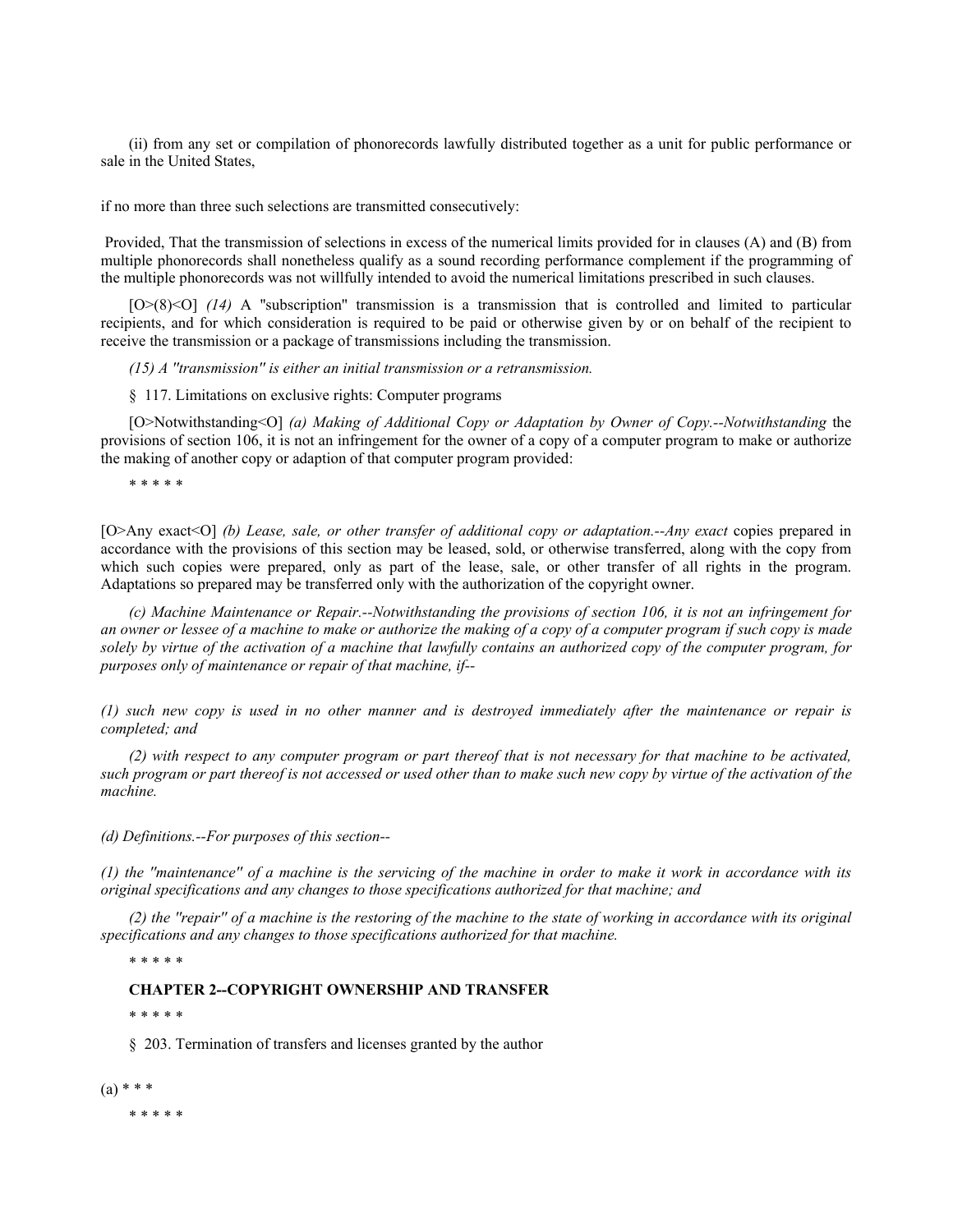(2) Where an author is dead, his or her termination interest is owned, and may be exercised [O>by his widow or her widower and his or her children or grandchildren<Ol, as follows:

(A) the widow or widower owns the author's entire termination interest unless there are any surviving children or grandchildren of the author, in which case the widow or widower owns one-half of the author's interest;

(B) the author's surviving children, and the surviving children of any dead child of the author, own the author's entire termination interest unless there is a widow or widower, in which case the ownership of one-half of the author's interest is divided among them;

(C) the rights of the author's children and grandchildren are in all cases divided among them and exercised on a per stirpes basis according to the number of such author's children represented; the share of the children of a dead child in a termination interest can be exercised only by the action of a majority of them.

*(D) In the event that the author's widow or widower, children, and grandchildren are not living, the author's executor, administrator, personal representative, or trustee shall own the author's entire termination interest.*

\* \* \* \* \*

## **CHAPTER 3 -- DURATION OF COPYRIGHT**

\* \* \* \* \*

§ 301. Preemption with respect to other laws

 $(a) * * *$ 

\* \* \* \* \*

(c) With respect to sound recordings fixed before February 15, 1972, any rights or remedies under the common law or statutes of any State shall not be annulled or limited by this title until February 15, [O>2047<O] *2067*. The preemptive provisions of subsection (a) shall apply to any such rights and remedies pertaining to any cause of action arising from undertakings commenced on and after February 15, [O>2047<O] *2067*. Notwithstanding the provisions of section 303, no sound recording fixed before February 15, 1972, shall be subject to copyright under this title before, on, or after February 15, [O>2047<O] *2067*.

\* \* \* \* \*

§ 302. Duration of copyright: Works created on or after January 1, 1978

(a) In General.--Copyright in a work created on or after January 1, 1978, subsists from its creation and, except as provided by the following subsections, endures for a term consisting of the life of the author and [O>fifty<O] *70* years after the author's death.

(b) Joint Works.--In the case of a joint work prepared by two or more authors who did not work for hire, the copyright endures for a term consisting of the life of the last surviving author and [O>fifty<O] *70* years after such last surviving author's death.

(c) Anonymous Works, Pseudonymous Works, and Works Made for Hire.--In the case of an anonymous work, a pseudonymous work, or a work made for hire, the copyright endures for a term of [O>seventy-five<O] *95* years from the year of its first publication, or a term of [O>one hundred<O] *120* years from the year of its creation, whichever expires first. If, before the end of such term, the identity of one or more of the authors of an anonymous or pseudonymous work is revealed in the records of a registration made for that work under subsections (a) or (d) of section 408, or in the records provided by this subsection, the copyright in the work endures for the term specified by subsection (a) or (b), based on the life of the author or authors whose identity has been revealed. Any person having an interest in the copyright in an anonymous or pseudonymous work may at any time record, in records to be maintained by the Copyright Office for that purpose, a statement identifying one or more authors of the work; the statement shall also identify the person filing it, the nature of that person's interest, the source of the information recorded, and the particular work affected, and shall comply in form and content with requirements that the Register of Copyrights shall prescribe by regulation.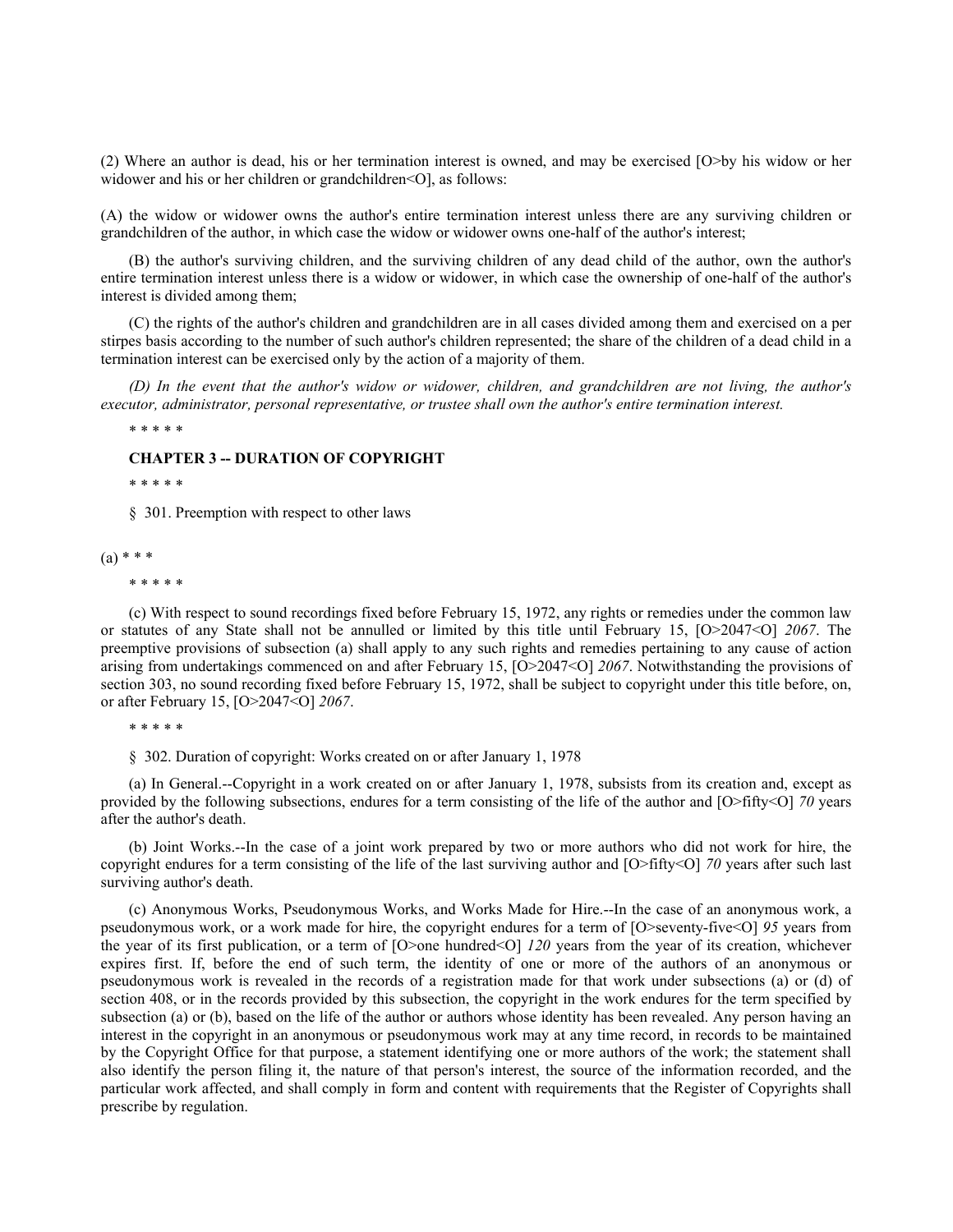\* \* \* \* \*

(e) Presumption as to Author's Death.--After a period of [O>seventy-five<O] *95* years from the year of first publication of a work, or a period of [O>one hundred<O] *120* years from the year of its creation, whichever expires first, any person who obtains from the Copyright Office a certified report that the records provided by subsection (d) disclose nothing to indicate that the author of the work is living, or died less than [O>fifty<O] *70* years before, is entitled to the benefits of a presumption that the author has been dead for at least [O>fifty<O] *70* years. Reliance in good faith upon this presumption shall be a complete defense to any action for infringement under this title.

§ 303. Duration of copyright: Works created but not published or copyrighted before January 1, 1978

(a) Copyright in a work created before January 1, 1978, but not theretofore in the public domain or copyrighted, subsists from January 1, 1978, and endures for the term provided by section 302. In no case, however, shall the term of copyright in such a work expire before December 31, 2002; and, if the work is published on or before December 31, 2002, the term of copyright shall not expire before [O>December 31, 2027<O] *December 31, 2047*.

\* \* \* \* \*

§ 304. Duration of copyright: Subsisting copyrights

(a) Copyrights in Their First Term on January 1, 1978.-- $(1)(A)$  Any copyright, the first term of which is subsisting on January 1, 1978, shall endure for 28 years from the date it was originally secured.

(B) In the case of--

 $(i) * * *$ \* \* \* \* \*

the proprietor of such copyright shall be entitled to a renewal and extension of the copyright in such work for the further term of [O>47<O] *67* years.

(C) In the case of any other copyrighted work, including a contribution by an individual author to a periodical or to a cyclopedic or other composite work--

 $(i) * * *$ \* \* \* \* \*

shall be entitled to a renewal and extension of the copyright in such work for a further term of [O>47<O] *67* years.

 $(2)$ (A) At the expiration of the original term of copyright in a work specified in paragraph  $(1)$ (B) of this subsection, the copyright shall endure for a renewed and extended further term of [O>47<O] *67* years, which--

 $(i) * * *$ \* \* \* \* \*

(B) At the expiration of the original term of copyright in a work specified in paragraph  $(1)(C)$  of this subsection, the copyright shall endure for a renewed and extended further term of [O>47<O] *67* years, which--

 $(i) * * *$ 

\* \* \* \* \*

(3)(A) An application to register a claim to the renewed and extended term of copyright in a work may be made to the Copyright Office--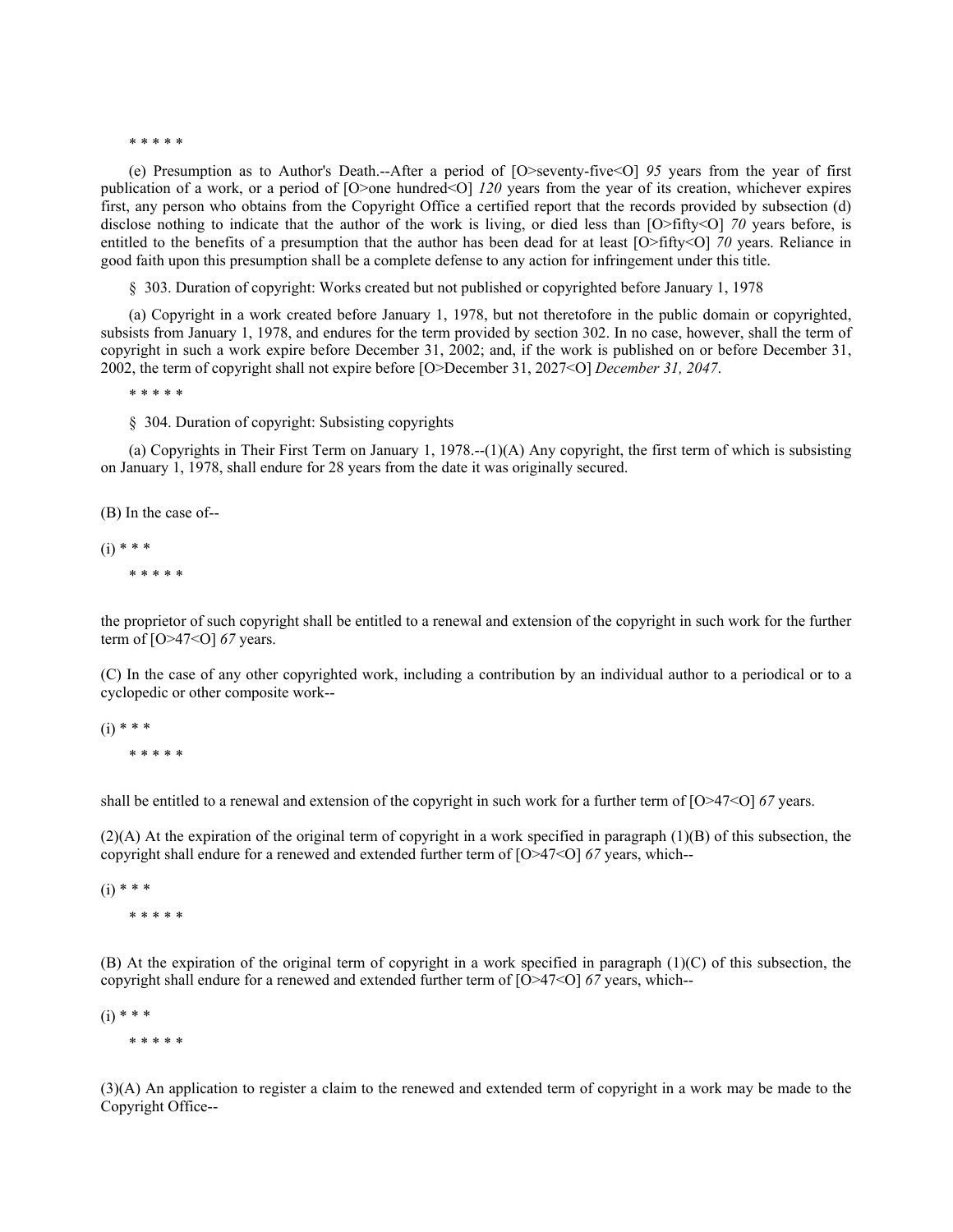(i) within 1 year before the expiration of the original term of copyright by any person entitled under paragraph (1)(B) or (C) to such further term of [O>47<O] *67* years; and

\* \* \* \* \*

(B) Such an application is not a condition of the renewal and extension of the copyright in a work for a further term of [O>47<O] *67* years.

\* \* \* \* \*

[O>(b) Copyrights In Their Renewal Term Or Registered For Renewal Before January 1, 1978.--The duration of any copyright, the renewal term of which is subsisting at any time between December 31, 1976, and December 31, 1977, inclusive, or for which renewal registration is made between December 31, 1976, and December 31, 1977, inclusive, is extended to endure for a term of seventy-five years from the date copyright was originally secured.<O]

*(b) Copyrights in their Renewal Term at the Time of the Effective Date of the Copyright Term Extension Act of*  1997.--Any copyright still in its renewal term at the time that the Copyright Term Extension Act of 1997 becomes *effective shall have a copyright term of 95 years from the date copyright was originally secured.*

(c) Termination of Transfers and Licenses Covering Extended Renewal Term.--In the case of any copyright subsisting in either its first or renewal term on January 1, 1978, other than a copyright in a work made for hire, the exclusive or nonexclusive grant of a transfer or license of the renewal copyright or any right under it, executed before January 1, 1978, by any of the persons designated by subsection  $(a)(1)(C)$  of this section, otherwise than by will, is subject to termination under the following conditions:

 $(1)$  \* \* \*

(2) Where an author is dead, his or her termination interest is owned, and may be exercised, [O>by his widow or her widower and his or her children or grandchildren<O]as follows:

# $(A)$  \* \* \*

\* \* \* \* \*

*(D) In the event that the author's widow, widower, children, and grandchildren are not living, the author's executors shall own the author's entire termination interest, or, in the absence of a will of the author, the author's next of kin shall own the author's entire termination interest, on a per stirpes basis according to the number of such author's next of kin represented. The share of the children of a dead next of kin at the same level of relationship to the author eligible to take a share of a termination interest can be exercised only by the action of a majority of them.*

\* \* \* \* \*

(4) The termination shall be effected by serving an advance notice in writing upon the grantee or the grantee's successor in title. In the case of a grant executed by a person or persons other than the author, the notice shall be signed by all of those entitled to terminate the grant under clause (1) of this subsection, or by their duly authorized agents. In the case of a grant executed by one or more of the authors of the work, the notice as to any one author's share shall be signed by that author or his or her duly authorized agent or, if that author is dead, by the number and proportion of the owners of his or her termination interest required under clauses (1) and (2) of this subsection, or by their duly authorized agents.

(A) The notice shall state the effective date of the termination, which shall fall within the five-year period specified by clause (3) of this subsection, *or, in the case of a termination under subsection (d), within the five-year period specified by subsection (d)(2),* and the notice shall be served not less than two or more than ten years before that date. A copy of the notice shall be recorded in the Copyright Office before the effective date of termination, as a condition to its taking effect.

\* \* \* \* \*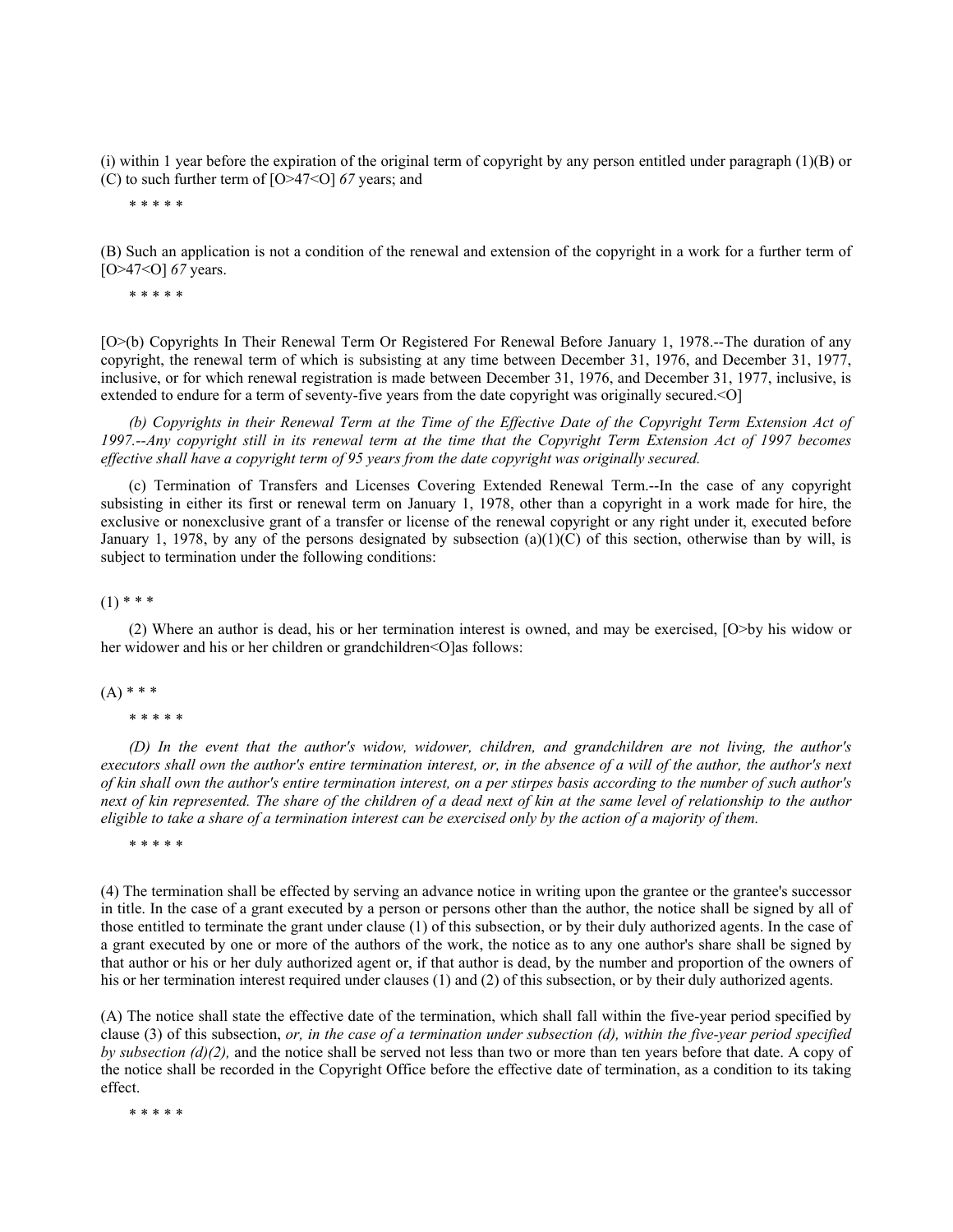*(d) Termination Rights Provided in Subsection (c) Which Have Expired on or Before the Effective Date of the Copyright Term Extension Act of 1997.--In the case of any copyright other than a work made for hire, subsisting in its renewal*  term on the effective date of the Copyright Term Extension Act of 1997 for which the termination right provided in *subsection (c) has expired by such date, where the author or owner of the termination right has not previously exercised such termination right, the exclusive or nonexclusive grant of a transfer or license of the renewal copyright or any right under it, executed before January 1, 1978, by any of the persons designated in subsection (a)(1)(C) of this section, other than by will, is subject to termination under the following conditions:*

*(1) The conditions specified in subsection (c) (1), (2), (4), (5), and (6) of this section apply to terminations of the last 20 years of copyright term as provided by the amendments made by the Copyright Term Extension Act of 1997.*

*(2) Termination of the grant may be effected at any time during a period of 5 years beginning at the end of 75 years from the date copyright was originally secured.*

## **CHAPTER 4--COPYRIGHT NOTICE, DEPOSIT, AND REGISTRATION**

\* \* \* \* \*

§ 411. Registration and infringement actions

(a) Except for [O>actions for infringement of copyright in Berne Convention works whose country of origin is not the United States and<O] an action brought for a violation of the rights of the author under section  $106A(a)$ , and subject to the provisions of subsection (b), no action for infringement of the copyright in any *United States* work shall be instituted until registration of the copyright claim has been made in accordance with this title. In any case, however, where the deposit, application, and fee required for registration have been delivered to the Copyright Office in proper form and registration has been refused, the applicant is entitled to institute an action for infringement if notice thereof, with a copy of the complaint, is served on the Register of Copyrights. The Register may, at his or her option, become a party to the action with respect to the issue of registrability of the copyright claim by entering an appearance within sixty days after such service, but the Register's failure to become a party shall not deprive the court of jurisdiction to determine that issue.

\* \* \* \* \*

### **CHAPTER 5--COPYRIGHT INFRINGEMENT AND REMEDIES**

\* \* \* \* \*

§ 504. Remedies for infringement: Damages and profits

 $(a) * * *$ 

\* \* \* \* \*

*(d) Additional damages in certain cases. In any case in which the court finds that a defendant proprietor of an establishment who claims as a defense that its activities were exempt under section 110(5) did not have reasonable grounds to believe that its use of a copyrighted work was exempt under such section, the plaintiff shall be entitled to, in addition to any award of damages under this section, an additional award of two times the amount of the license fee that the proprietor of the establishment concerned should have paid the plaintiff for such use during the preceding period of up to 3 years.*

\* \* \* \* \*

§ 507. Limitations on actions

(a) Criminal Proceedings.--*Except as expressly provided elsewhere in this title,* [O>No<O] *no* criminal proceeding shall be maintained under the provisions of this title unless it is commenced within three years after the cause of action arose.

\* \* \* \* \*

## **CHAPTER 7--COPYRIGHT OFFICE**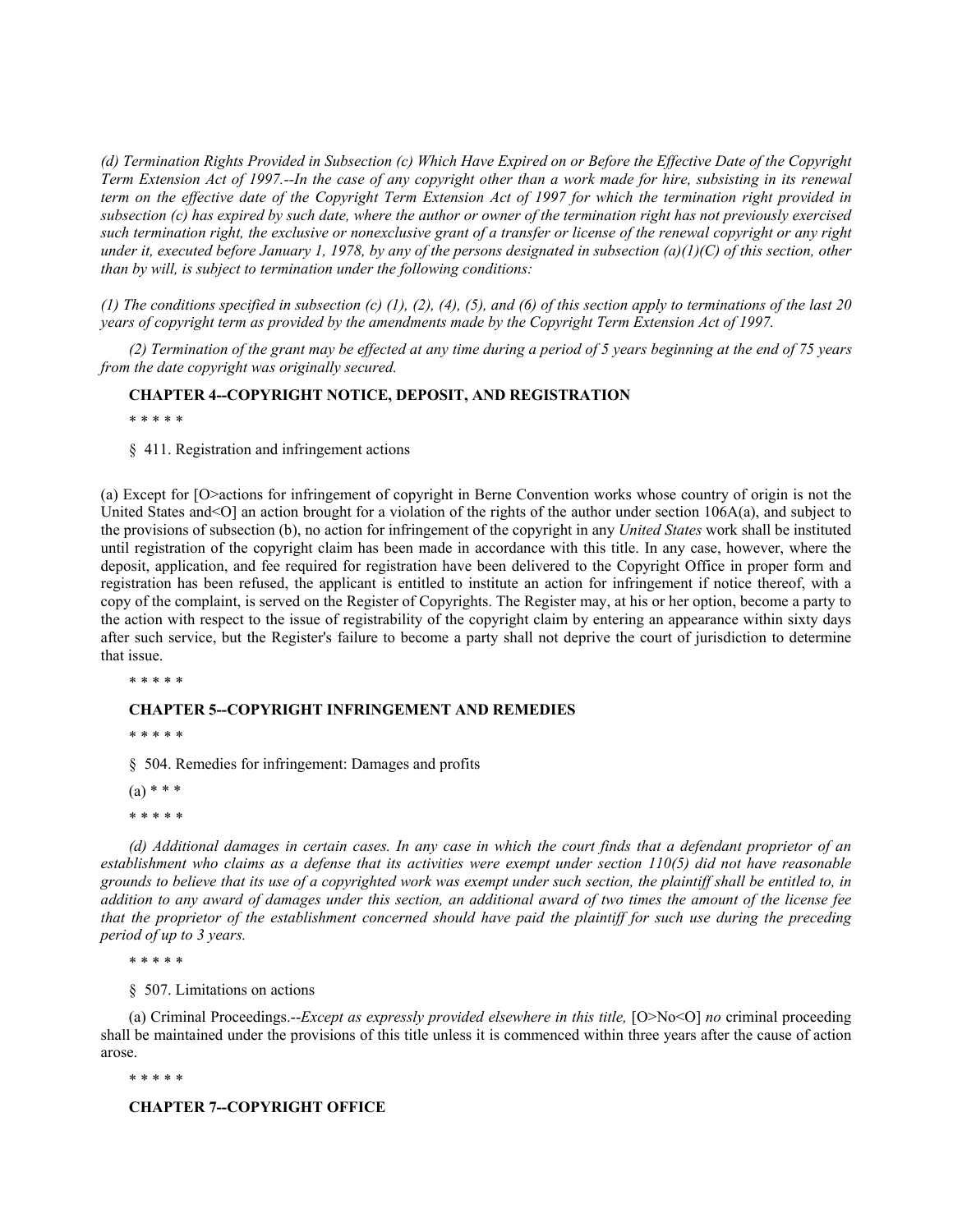§ 701. The Copyright Office: General responsibilities and organization

### $(a) * * *$

*(b) In addition to the functions and duties set out elsewhere in this chapter, the Register of Copyrights shall perform the following functions:*

*(1) Advise Congress on national and international issues relating to copyright, other matters arising under this title, and related matters.*

*(2) Provide information and assistance to Federal departments and agencies and the Judiciary on national and international issues relating to copyright, other matters arising under this title, and related matters.*

*(3) Participate in meetings of international intergovernmental organizations and meetings with foreign government officials relating to copyright, other matters arising under this title, and related matters, including as a member of United States delegations as authorized by the appropriate Executive branch authority.*

*(4) Conduct studies and programs regarding copyright, other matters arising under this title, and related matters, the administration of the Copyright Office, or any function vested in the Copyright Office by law, including educational programs conducted cooperatively with foreign intellectual property offices and international intergovernmental organizations.*

*(5) Perform such other functions as Congress may direct, or as may be appropriate in furtherance of the functions and duties specifically set forth in this title.*

[O>(b)<O] *(c)* The Register of Copyrights shall adopt a seal to be used on and after January 1, 1978, to authenticate all certified documents issued by the Copyright Office.

[O>(c)<O] *(d)* The Register of Copyrights shall make an annual report to the Librarian of Congress of the work and accomplishments of the Copyright Office during the previous fiscal year. The annual report of the Register of Copyrights shall be published separately and as a part of the annual report of the Librarian of Congress.

 $[O>(d)$ <O] *(e)* Except as provided by section 706(b) and the regulations issued thereunder, all actions taken by the Register of Copyrights under this title are subject to the provisions of the Administrative Procedure Act of June 11, 1946, as amended (c. 324, 60 Stat. 237, Title 5, United States Code, Chapter 5, Subchapter II and Chapter 7).

[O>(e)<O] *(f)* The Register of Copyrights shall be compensated at the rate of pay in effect for level [O>IV<O] *III* of the Executive Schedule under section [O>5315<O] *5314* of title 5. The Librarian of Congress shall establish not more than four positions for Associate Registers of Copyrights, in accordance with the recommendations of the Register of Copyrights. The Librarian shall make appointments to such positions after consultation with the Register of Copyrights. Each Associate Register of Copyrights shall be paid at a rate not to exceed the maximum annual rate of basic pay payable for GS-18 of the General Schedule under section 5332 of title 5.

\* \* \* \* \*

# **CHAPTER 8--COPYRIGHT ARBITRATION ROYALTY PANEL**

§ 801. Copyright arbitration royalty panels: Establishment and purpose

 $(a) * * *$ 

(b) Purposes. Subject to the provisions of this chapter, the purposes of the copyright arbitration royalty panels shall be asfollows:

(1) To make determinations concerning the adjustment of reasonable copyright royalty rates as provided in sections 114, 115, 116, and 119, and to make determinations as to reasonable terms and rates of royalty payments as provided in section 118. The rates applicable under  $[O >$ sections 114, 115, and 116<0] *sections 114(f)(1)(B), 115, and 116* shall be calculated to achieve the following objectives:

\* \* \* \* \*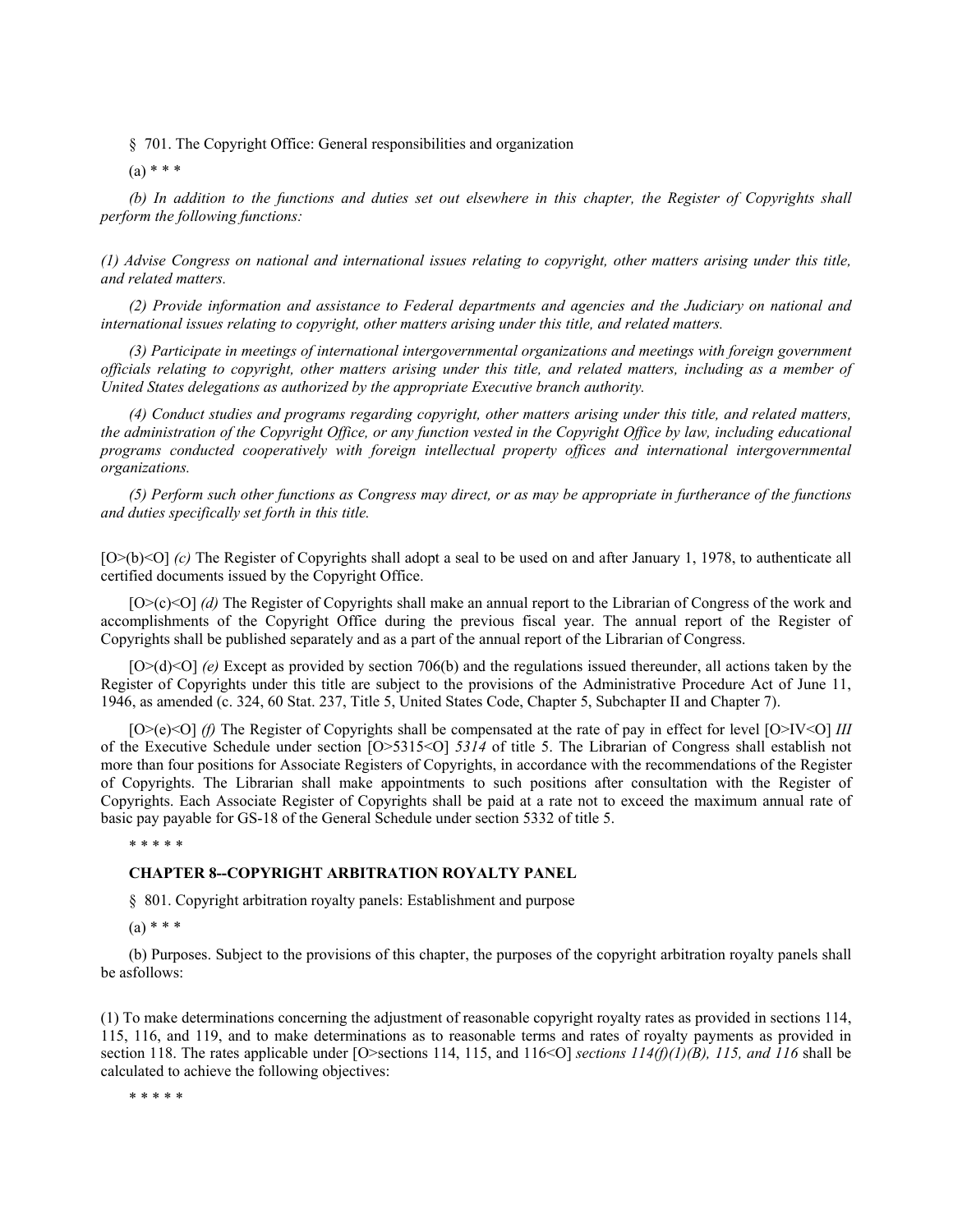#### § 802. Membership and proceedings of copyright arbitration royalty panels

 $(a) * * *$ 

\* \* \* \* \*

(c) Arbitration proceedings. Copyright arbitration royalty panels shall conduct arbitration proceedings, subject to subchapter II of chapter 5 of title 5, for the purpose of making their determinations in carrying out the purposes set forth in section 801. The arbitration panels shall act on the basis of a fully documented written record, prior decisions of the Copyright Royalty Tribunal, prior copyright arbitration panel determinations, and rulings by the Librarian of Congress under section 801(c). Any copyright owner who claims to be entitled to royalties under [O>section 111, 114, 116, or 119, any person entitled to a compulsory license<O] *section 111, 112, 114, 116, or 119, any transmitting organization entitled to a statutory license* under section 112(f), any person entitled to a statutory license under section 114(d), any person entitled to a compulsory license under section 115, or any interested copyright party who claims to be entitled to royalties under section 1006, may submit relevant information and proposals to the arbitration panels in proceedings applicable to such copyright owner or interested copyright party, and any other person participating in arbitration proceedings may submit such relevant information and proposals to the arbitration panel conducting the proceedings. In ratemaking proceedings, the parties to the proceedings shall bear the entire cost thereof in such manner and proportion as the arbitration panels shall direct. In distribution proceedings, the parties shall bear the cost in direct proportion to their share of the distribution.

\* \* \* \* \*

(f) Action by Librarian of Congress. Within [O>60<O] *90* days after receiving the report of a copyright arbitration royalty panel under subsection (e), the Librarian of Congress, upon the recommendation of the Register of Copyrights, shall adopt or reject the determination of the arbitration panel. The Librarian shall adopt the determination of the arbitration panel unless the Librarian finds that the determination is arbitrary or contrary to the applicable provisions of this title. If the Librarian rejects the determination of the arbitration panel, the Librarian shall, before the end of [O>that 60-day period<O] *an additional 30-day period*, and after full examination of the record created in the arbitration proceeding, issue an order setting the royalty fee or distribution of fees, as the case may be. The Librarian shall cause to be published in the Federal Register the determination of the arbitration panel, and the decision of the Librarian (including an order issued under the preceding sentence). The Librarian shall also publicize such determination and decision in such other manner as the Librarian considers appropriate. The Librarian shall also make the report of the arbitration panel and the accompanying record available for public inspection and copying.

(g) Judicial review. Any decision of the Librarian of Congress under subsection (f) with respect to a determination of an arbitration panel may be appealed, by any aggrieved party who would be bound by the determination, to the United States Court of Appeals for the District of Columbia Circuit, within 30 days after the publication of the decision in the Federal Register. If no appeal is brought within such 30-day period, the decision of the Librarian is final, and the royalty fee or determination with respect to the distribution of fees, as the case may be, shall take effect as set forth in the decision. *When this title provides that the royalty rates or terms that were previously in effect are to expire on a specified date, any adjustment by the Librarian of those rates or terms shall be effective as of the day following the date of expiration of the rates or terms that were previously in effect, even if the Librarian's decision is rendered on a later date.* The pendency of an appeal under this paragraph shall not relieve persons obligated to make royalty payments under [O>sections 111, 114<O] *sections 111, 112, 114*, 115, 116, 118, 119, or 1003 who would be affected by the determination on appeal to deposit the statement of account and royalty fees specified in those sections. The court shall have jurisdiction to modify or vacate a decision of the Librarian only if it finds, on the basis of the record before the Librarian, that the Librarian acted in an arbitrary manner. If the court modifies the decision of the Librarian, the court shall have jurisdiction to enter its own determination with respect to the amount or distribution of royalty fees and costs, to order the repayment of any excess fees, and to order the payment of any underpaid fees, and the interest pertaining respectively thereto, in accordance with its final judgment. The court may further vacate the decision of the arbitration panel and remand the case to the Librarian for arbitration proceedings in accordance with subsection (c).

(h) Administrative matters.

(1) Deduction of costs of Library of Congress and Copyright Office from royalty fees. The Librarian of Congress and the Register of Copyrights may, to the extent not otherwise provided under this title, deduct from royalty fees deposited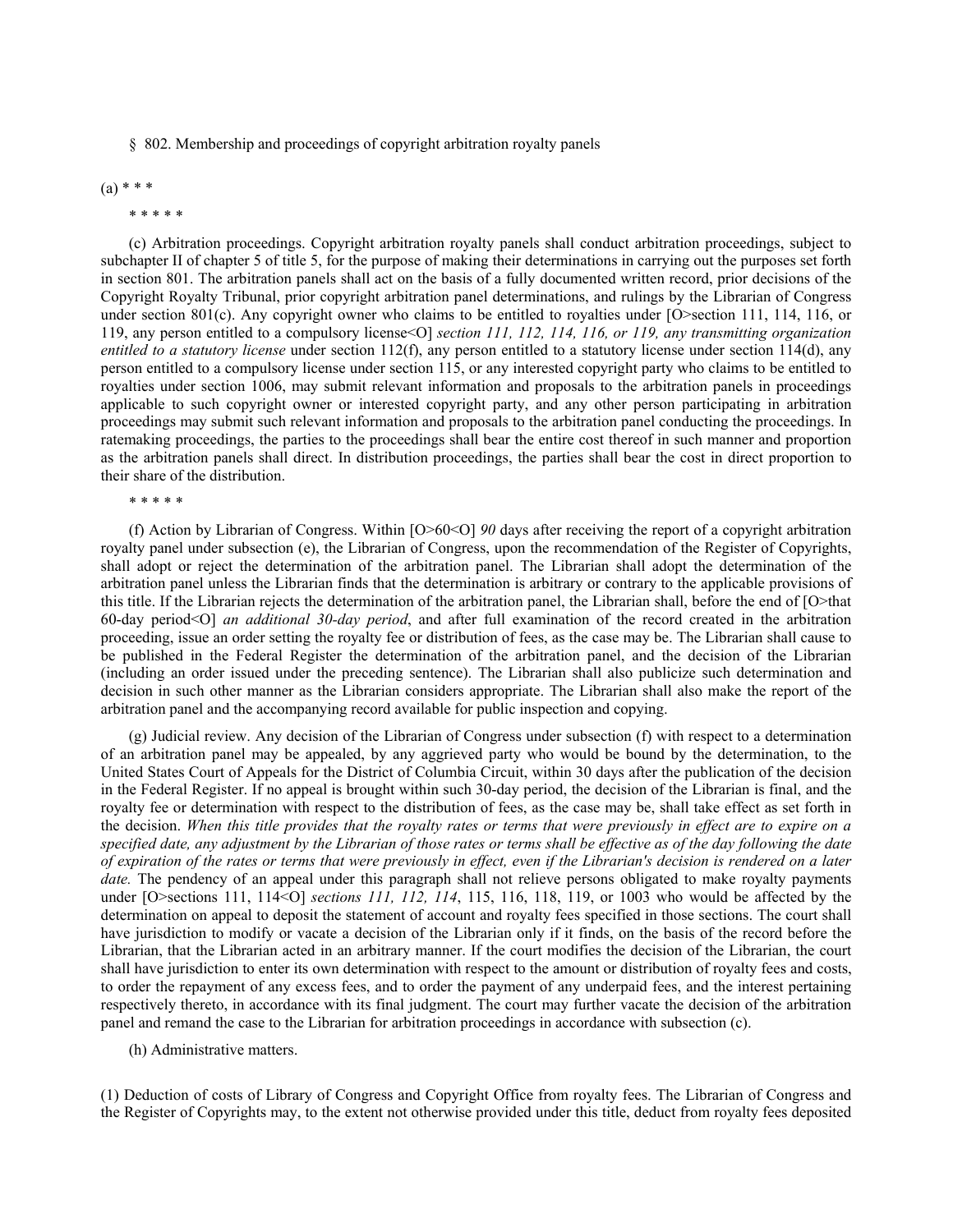or collected under this title the reasonable costs incurred by the Library of Congress and the Copyright Office under this chapter. Such deduction may be made before the fees are distributed to any copyright claimants. In addition, all funds made available by an appropriations Act as offsetting collections and available for deductions under this subsection shall remain available until expended. In ratemaking proceedings, the reasonable costs of the Librarian of Congress and the Copyright Office shall be borne by the parties to the proceedings as directed by the arbitration panels under subsection (c).

(2) Positions required for administration of compulsory licensing. Section 307 of the Legislative Branch Appropriations Act, 1994, shall not apply to employee positions in the Library of Congress that are required to be filled in order to carry out [O>section 111, 114<O] *section 111, 112, 114*, 115, 116, 118, or 119 or chapter 10.

§ 803. Institution and conclusion of proceedings

(a) (1) With respect to proceedings under section 801(b)(1) concerning the adjustment of royalty rates as provided in [O>sections 114, 115<O] *sections 112, 114, 115* and 116, and with respect to proceedings under subparagraphs (A) and (D) of section 801(b)(2), during the calendar years specified in the schedule set forth in paragraphs  $(2)$ ,  $(3)$ ,  $(4)$  and  $(5)$ any owner or user of a copyrighted work whose royalty rates are specified by this title, established by the Copyright Royalty Tribunal before the date of the enactment of the Copyright Royalty Tribunal Reform Act of 1993, or established by a copyright arbitration royalty panel after such date of enactment, may file a petition with the Librarian of Congress declaring that the petitioner requests an adjustment of the rate. The Librarian of Congress shall, upon the recommendation of the Register of Copyrights, make a determination as to whether the petitioner has such a significant interest in the royalty rate in which an adjustment is requested. If the Librarian determines that the petitioner has such a significant interest, the Librarian shall cause notice of this determination, with the reasons therefor, to be published in the Federal Register, together with the notice of commencement of proceedings under this chapter.

(2) In proceedings under section  $801(b)(2)(A)$  and (D), a petition described in paragraph (1) may be filed during 1995 and in each subsequent fifth calendar year.

(3) In proceedings under section  $801(b)(1)$  concerning the adjustment of royalty rates as provided in section 115, a petition described in paragraph (1) may be filed in 1997 and in each subsequent tenth calendar year or as prescribed in section  $115(c)(3)(D)$ .

 $(4)(A)$  In proceedings under section  $801(b)(1)$  concerning the adjustment of royalty rates as provided in section 116, a petition described in paragraph (1) may be filed at any time within 1 year after negotiated licenses authorized by section 116 are terminated or expire and are not replaced by subsequent agreements.

(B) If a negotiated license authorized by section 116 is terminated or expires and is not replaced by another such license agreement which provides permission to use a quantity of musical works not substantially smaller than the quantity of such works performed on coin-operated phonorecord players during the 1-year period ending March 1, 1989, the Librarian of Congress shall, upon petition filed under paragraph (1) within 1 year after such termination or expiration, convene a copyright arbitration royalty panel. The arbitration panel shall promptly establish an interim royalty rate or rates for the public performance by means of a coin-operated phonorecord player of non-dramatic musical works embodied in phonorecords which had been subject to the terminated or expired negotiated license agreement. Such rate or rates shall be the same as the last such rate or rates and shall remain in force until the conclusion of proceedings by the arbitration panel, in accordance with section 802, to adjust the royalty rates applicable to such works, or until superseded by a new negotiated license agreement, as provided in section 116(b).

(5) With respect to proceedings under section  $801(b)(1)$  concerning the determination of reasonable terms and rates of royalty payments as provided in [O>section 114<O] *section 112 or 114*, the Librarian of Congress shall proceed when and as provided by [O>that section<O] *those sections*.

### FOOTNOTES:

[n1] Footnote \*. So in original. Changed to "(i)" per Aug. 5, 1999, Pub. L. 106-44, § 1(a), 113 Stat. 221.

[n2] Footnote \*. So in original. Changed to "(ii)" per Aug. 5, 1999, Pub. L. 106-44, § 1(a), 113 Stat. 221.